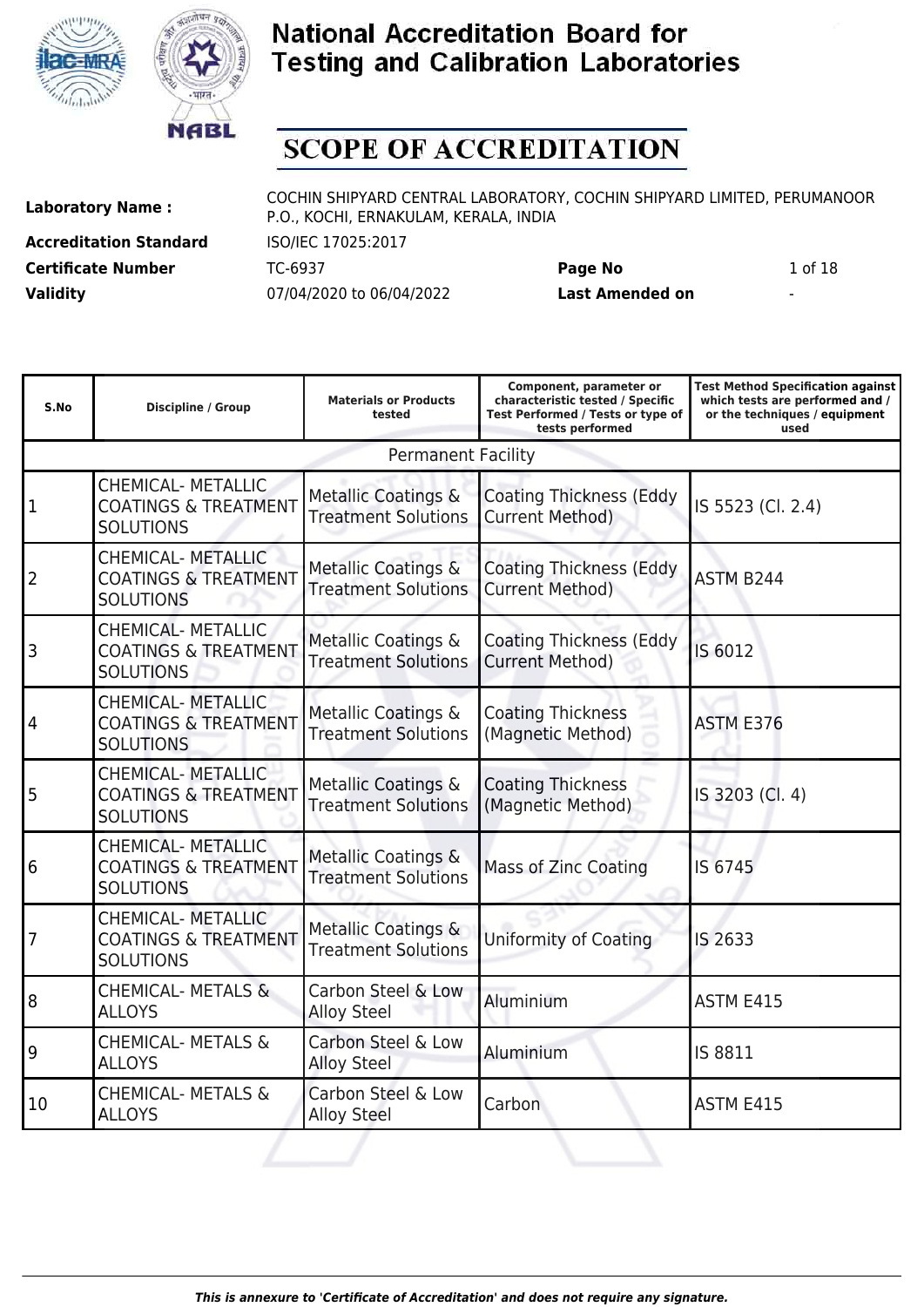



# **SCOPE OF ACCREDITATION**

**Accreditation Standard** ISO/IEC 17025:2017 **Validity** 07/04/2020 to 06/04/2022 **Last Amended on** -

**Laboratory Name :** COCHIN SHIPYARD CENTRAL LABORATORY, COCHIN SHIPYARD LIMITED, PERUMANOOR P.O., KOCHI, ERNAKULAM, KERALA, INDIA

**Certificate Number** TC-6937 **Page No** 2 of 18

| S.No | <b>Discipline / Group</b>                      | <b>Materials or Products</b><br>tested   | Component, parameter or<br>characteristic tested / Specific<br>Test Performed / Tests or type of<br>tests performed | <b>Test Method Specification against</b><br>which tests are performed and /<br>or the techniques / equipment<br>used |
|------|------------------------------------------------|------------------------------------------|---------------------------------------------------------------------------------------------------------------------|----------------------------------------------------------------------------------------------------------------------|
| 11   | <b>CHEMICAL- METALS &amp;</b><br><b>ALLOYS</b> | Carbon Steel & Low<br>Alloy Steel        | Carbon                                                                                                              | IS 8811                                                                                                              |
| 12   | <b>CHEMICAL- METALS &amp;</b><br><b>ALLOYS</b> | Carbon Steel & Low<br><b>Alloy Steel</b> | Chromium                                                                                                            | <b>ASTM E415</b>                                                                                                     |
| 13   | <b>CHEMICAL- METALS &amp;</b><br><b>ALLOYS</b> | Carbon Steel & Low<br><b>Alloy Steel</b> | Chromium                                                                                                            | IS 8811                                                                                                              |
| 14   | <b>CHEMICAL- METALS &amp;</b><br><b>ALLOYS</b> | Carbon Steel & Low<br><b>Alloy Steel</b> | Copper                                                                                                              | ASTM E415                                                                                                            |
| 15   | <b>CHEMICAL- METALS &amp;</b><br><b>ALLOYS</b> | Carbon Steel & Low<br><b>Alloy Steel</b> | Copper                                                                                                              | IS 8811                                                                                                              |
| 16   | <b>CHEMICAL- METALS &amp;</b><br><b>ALLOYS</b> | Carbon Steel & Low<br><b>Alloy Steel</b> | Manganese                                                                                                           | <b>ASTM E415</b>                                                                                                     |
| 17   | <b>CHEMICAL- METALS &amp;</b><br><b>ALLOYS</b> | Carbon Steel & Low<br><b>Alloy Steel</b> | Manganese                                                                                                           | IS 8811                                                                                                              |
| 18   | <b>CHEMICAL- METALS &amp;</b><br><b>ALLOYS</b> | Carbon Steel & Low<br><b>Alloy Steel</b> | Molybdenum                                                                                                          | IS 8811                                                                                                              |
| 19   | <b>CHEMICAL- METALS &amp;</b><br><b>ALLOYS</b> | Carbon Steel & Low<br><b>Alloy Steel</b> | Molybdenum                                                                                                          | <b>ASTM E415</b>                                                                                                     |
| 20   | <b>CHEMICAL- METALS &amp;</b><br><b>ALLOYS</b> | Carbon Steel & Low<br><b>Alloy Steel</b> | Nickel                                                                                                              | ASTM E415                                                                                                            |
| 21   | <b>CHEMICAL- METALS &amp;</b><br><b>ALLOYS</b> | Carbon Steel & Low<br><b>Alloy Steel</b> | <b>Nickel</b>                                                                                                       | IS 8811                                                                                                              |
| 22   | <b>CHEMICAL- METALS &amp;</b><br><b>ALLOYS</b> | Carbon Steel & Low<br><b>Alloy Steel</b> | Phosphorous                                                                                                         | IS 8811                                                                                                              |
| 23   | <b>CHEMICAL- METALS &amp;</b><br><b>ALLOYS</b> | Carbon Steel & Low<br><b>Alloy Steel</b> | Phosphorus                                                                                                          | ASTM E415                                                                                                            |
| 24   | <b>CHEMICAL- METALS &amp;</b><br><b>ALLOYS</b> | Carbon Steel & Low<br><b>Alloy Steel</b> | Silicon                                                                                                             | IS 8811                                                                                                              |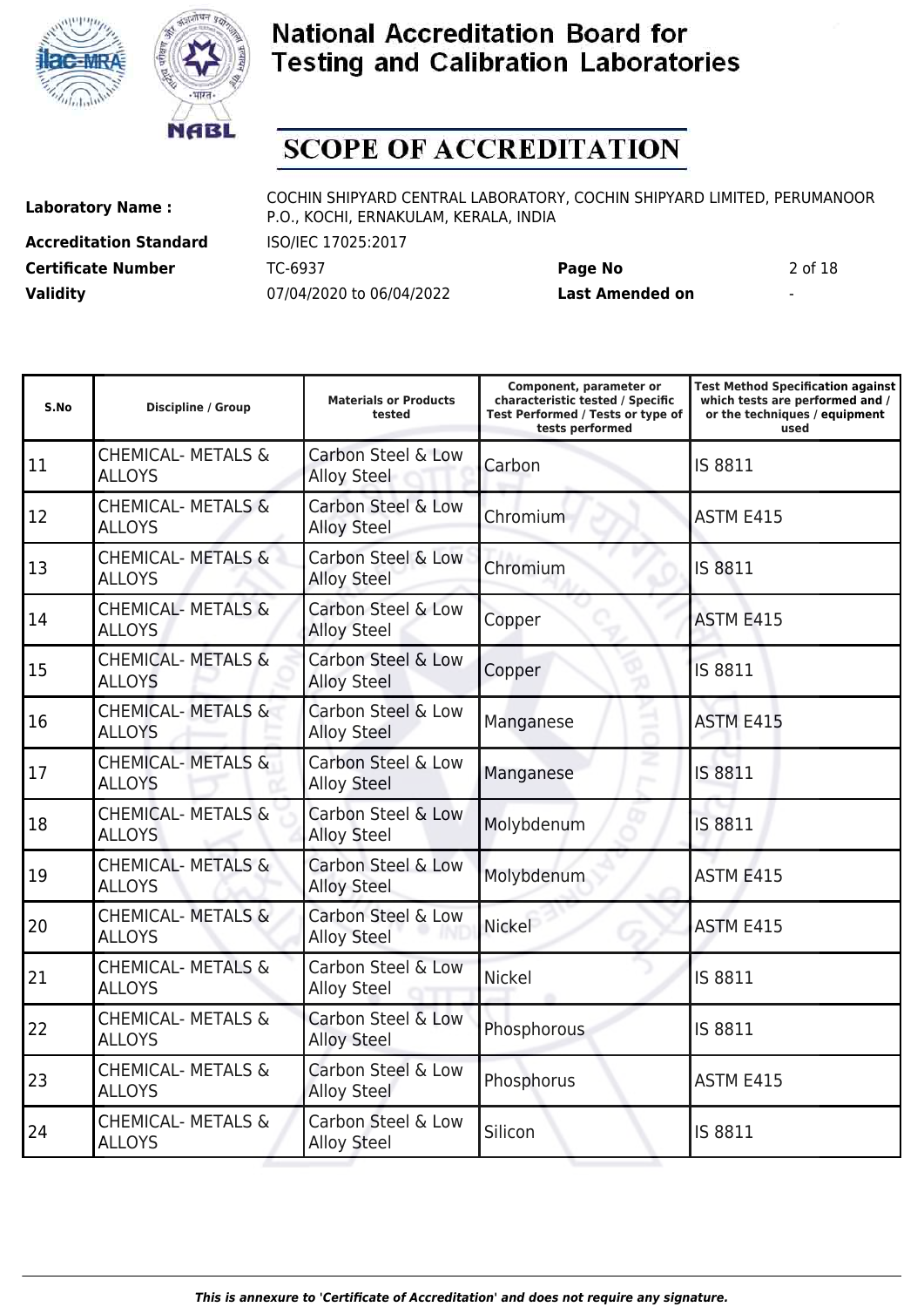



## **SCOPE OF ACCREDITATION**

**Accreditation Standard** ISO/IEC 17025:2017 **Validity** 07/04/2020 to 06/04/2022 **Last Amended on** -

**Laboratory Name :** COCHIN SHIPYARD CENTRAL LABORATORY, COCHIN SHIPYARD LIMITED, PERUMANOOR P.O., KOCHI, ERNAKULAM, KERALA, INDIA

**Certificate Number** TC-6937 **Page No** 3 of 18

| S.No | <b>Discipline / Group</b>                      | <b>Materials or Products</b><br>tested   | Component, parameter or<br>characteristic tested / Specific<br>Test Performed / Tests or type of<br>tests performed | <b>Test Method Specification against</b><br>which tests are performed and /<br>or the techniques / equipment<br>used |
|------|------------------------------------------------|------------------------------------------|---------------------------------------------------------------------------------------------------------------------|----------------------------------------------------------------------------------------------------------------------|
| 25   | <b>CHEMICAL- METALS &amp;</b><br><b>ALLOYS</b> | Carbon Steel & Low<br><b>Alloy Steel</b> | Silicon                                                                                                             | ASTM E415                                                                                                            |
| 26   | <b>CHEMICAL- METALS &amp;</b><br><b>ALLOYS</b> | Carbon Steel & Low<br><b>Alloy Steel</b> | Sulphur                                                                                                             | ASTM E415                                                                                                            |
| 27   | <b>CHEMICAL- METALS &amp;</b><br><b>ALLOYS</b> | Carbon Steel & Low<br><b>Alloy Steel</b> | Sulphur                                                                                                             | IS 8811                                                                                                              |
| 28   | <b>CHEMICAL- METALS &amp;</b><br><b>ALLOYS</b> | Carbon Steel & Low<br><b>Alloy Steel</b> | Vanadium                                                                                                            | ASTM E415                                                                                                            |
| 29   | <b>CHEMICAL- METALS &amp;</b><br><b>ALLOYS</b> | Carbon Steel & Low<br><b>Alloy Steel</b> | Vanadium                                                                                                            | IS 8811                                                                                                              |
| 30   | <b>CHEMICAL- METALS &amp;</b><br><b>ALLOYS</b> | <b>Stainless Steel</b>                   | Carbon                                                                                                              | <b>ASTM E1086</b>                                                                                                    |
| 31   | <b>CHEMICAL- METALS &amp;</b><br><b>ALLOYS</b> | <b>Stainless Steel</b>                   | Carbon                                                                                                              | IS 9879                                                                                                              |
| 32   | <b>CHEMICAL- METALS &amp;</b><br><b>ALLOYS</b> | <b>Stainless Steel</b>                   | Chromium                                                                                                            | IS 9879                                                                                                              |
| 33   | <b>CHEMICAL- METALS &amp;</b><br><b>ALLOYS</b> | <b>Stainless Steel</b>                   | Chromium                                                                                                            | <b>ASTM E1086</b>                                                                                                    |
| 34   | <b>CHEMICAL- METALS &amp;</b><br><b>ALLOYS</b> | <b>Stainless Steel</b>                   | Copper                                                                                                              | <b>ASTM E1086</b>                                                                                                    |
| 35   | <b>CHEMICAL- METALS &amp;</b><br><b>ALLOYS</b> | <b>Stainless Steel</b>                   | Copper                                                                                                              | IS 9879                                                                                                              |
| 36   | <b>CHEMICAL- METALS &amp;</b><br><b>ALLOYS</b> | <b>Stainless Steel</b>                   | Manganese                                                                                                           | IS 9879                                                                                                              |
| 37   | <b>CHEMICAL- METALS &amp;</b><br><b>ALLOYS</b> | <b>Stainless Steel</b>                   | Manganese                                                                                                           | <b>ASTM E1086</b>                                                                                                    |
| 38   | <b>CHEMICAL- METALS &amp;</b><br><b>ALLOYS</b> | <b>Stainless Steel</b>                   | Molybdenum                                                                                                          | IS 9879                                                                                                              |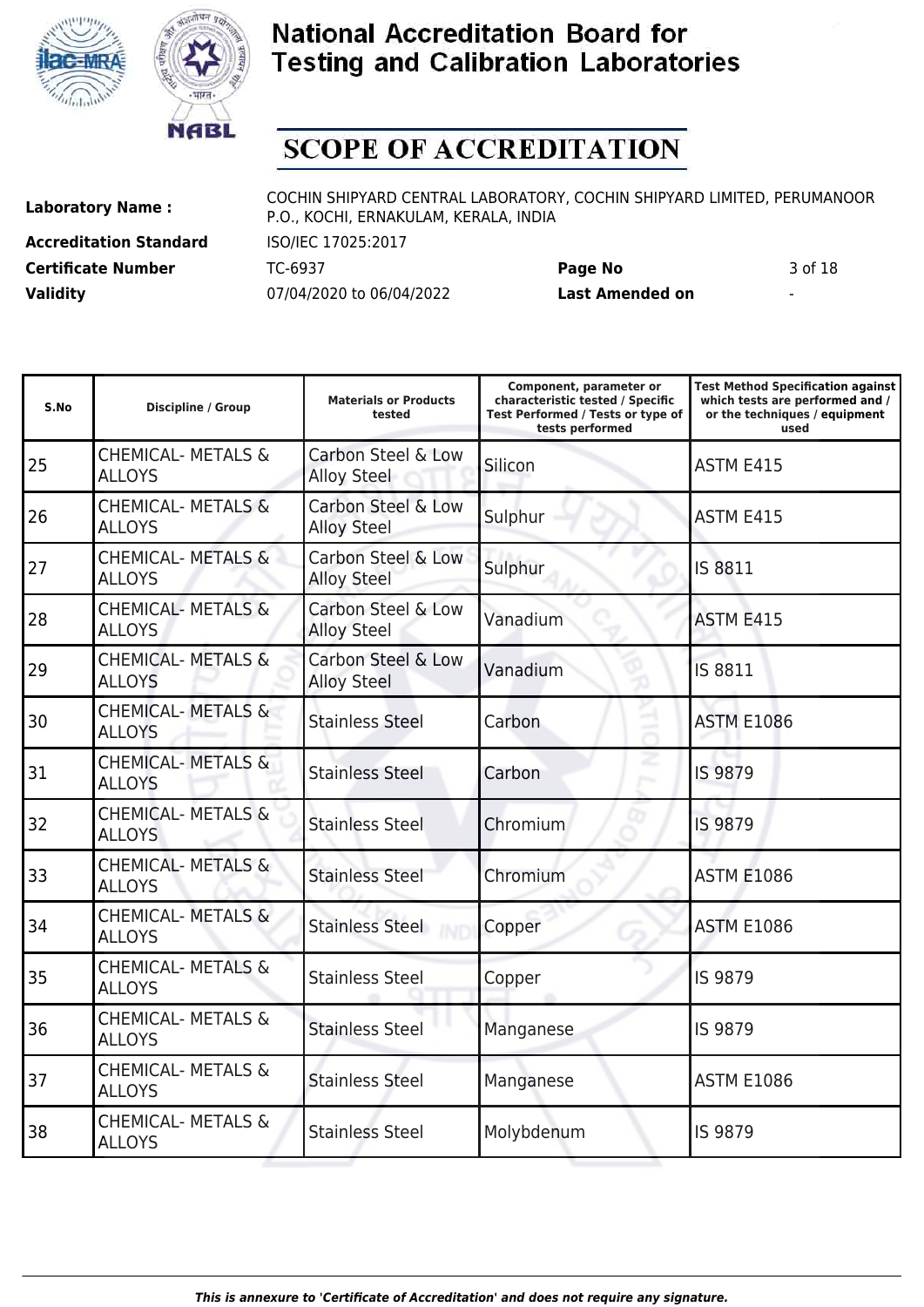



# **SCOPE OF ACCREDITATION**

**Accreditation Standard** ISO/IEC 17025:2017 **Validity** 07/04/2020 to 06/04/2022 **Last Amended on** -

**Laboratory Name :** COCHIN SHIPYARD CENTRAL LABORATORY, COCHIN SHIPYARD LIMITED, PERUMANOOR P.O., KOCHI, ERNAKULAM, KERALA, INDIA

**Certificate Number** TC-6937 **Page No** 4 of 18

| S.No | <b>Discipline / Group</b>                        | <b>Materials or Products</b><br>tested                                             | Component, parameter or<br>characteristic tested / Specific<br>Test Performed / Tests or type of<br>tests performed | <b>Test Method Specification against</b><br>which tests are performed and /<br>or the techniques / equipment<br>used |
|------|--------------------------------------------------|------------------------------------------------------------------------------------|---------------------------------------------------------------------------------------------------------------------|----------------------------------------------------------------------------------------------------------------------|
| 39   | <b>CHEMICAL- METALS &amp;</b><br><b>ALLOYS</b>   | <b>Stainless Steel</b>                                                             | Molybdenum                                                                                                          | <b>ASTM E1086</b>                                                                                                    |
| 40   | <b>CHEMICAL- METALS &amp;</b><br><b>ALLOYS</b>   | <b>Stainless Steel</b>                                                             | <b>Nickel</b>                                                                                                       | <b>ASTM E1086</b>                                                                                                    |
| 41   | <b>CHEMICAL- METALS &amp;</b><br><b>ALLOYS</b>   | <b>Stainless Steel</b>                                                             | <b>Nickel</b>                                                                                                       | IS 9879                                                                                                              |
| 42   | <b>CHEMICAL- METALS &amp;</b><br><b>ALLOYS</b>   | <b>Stainless Steel</b>                                                             | Niobium                                                                                                             | IS 9879                                                                                                              |
| 43   | <b>CHEMICAL- METALS &amp;</b><br><b>ALLOYS</b>   | <b>Stainless Steel</b>                                                             | Phosphorus                                                                                                          | <b>IS 9879</b>                                                                                                       |
| 44   | <b>CHEMICAL- METALS &amp;</b><br><b>ALLOYS</b>   | <b>Stainless Steel</b>                                                             | Phosphorus                                                                                                          | <b>ASTM E1086</b>                                                                                                    |
| 45   | <b>CHEMICAL- METALS &amp;</b><br><b>ALLOYS</b>   | <b>Stainless Steel</b>                                                             | Silicon                                                                                                             | IS 9879                                                                                                              |
| 46   | <b>CHEMICAL- METALS &amp;</b><br><b>ALLOYS</b>   | <b>Stainless Steel</b>                                                             | Silicon                                                                                                             | <b>ASTM E1086</b>                                                                                                    |
| 47   | <b>CHEMICAL- METALS &amp;</b><br><b>ALLOYS</b>   | <b>Stainless Steel</b>                                                             | Sulphur                                                                                                             | <b>ASTM E1086</b>                                                                                                    |
| 48   | <b>CHEMICAL- METALS &amp;</b><br><b>ALLOYS</b>   | <b>Stainless Steel</b>                                                             | Sulphur                                                                                                             | IS 9879                                                                                                              |
| 49   | <b>CHEMICAL- METALS &amp;</b><br><b>ALLOYS</b>   | <b>Stainless Steel</b>                                                             | Vanadium                                                                                                            | IS 9879                                                                                                              |
| 50   | <b>MECHANICAL- BUILDINGS</b><br><b>MATERIALS</b> | High strength<br>deformed steel bars<br>and wires for<br>concrete<br>reinforcement | 0.2 % Proof Stress (Load:<br>2.5kN to 950kN)                                                                        | IS 1608 (Part 1)                                                                                                     |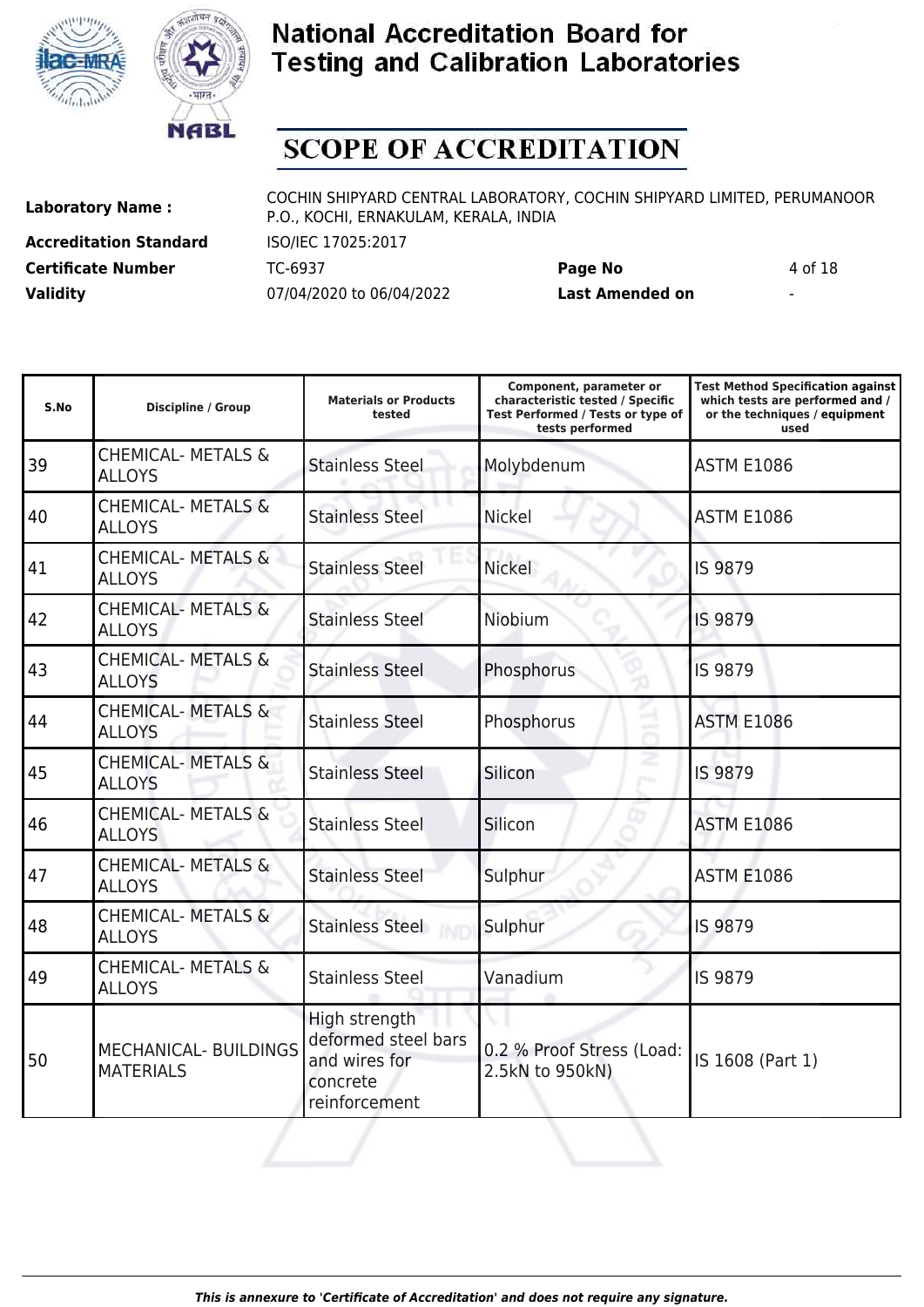



# **SCOPE OF ACCREDITATION**

**Accreditation Standard** ISO/IEC 17025:2017 **Validity** 07/04/2020 to 06/04/2022 **Last Amended on** -

**Laboratory Name :** COCHIN SHIPYARD CENTRAL LABORATORY, COCHIN SHIPYARD LIMITED, PERUMANOOR P.O., KOCHI, ERNAKULAM, KERALA, INDIA

**Certificate Number** TC-6937 **Page No** 5 of 18

| S.No | <b>Discipline / Group</b>                        | <b>Materials or Products</b><br>tested                                             | Component, parameter or<br>characteristic tested / Specific<br>Test Performed / Tests or type of<br>tests performed | <b>Test Method Specification against</b><br>which tests are performed and /<br>or the techniques / equipment<br>used |
|------|--------------------------------------------------|------------------------------------------------------------------------------------|---------------------------------------------------------------------------------------------------------------------|----------------------------------------------------------------------------------------------------------------------|
| 51   | <b>MECHANICAL- BUILDINGS</b><br><b>MATERIALS</b> | High strength<br>deformed steel bars<br>and wires for<br>concrete<br>reinforcement | <b>Bend</b>                                                                                                         | IS 1599                                                                                                              |
| 52   | <b>MECHANICAL- BUILDINGS</b><br><b>MATERIALS</b> | High strength<br>deformed steel bars<br>and wires for<br>concrete<br>reinforcement | Elongation                                                                                                          | IS 1608 (Part 1)                                                                                                     |
| 53   | <b>MECHANICAL- BUILDINGS</b><br><b>MATERIALS</b> | High strength<br>deformed steel bars<br>and wires for<br>concrete<br>reinforcement | Mass Per Meter                                                                                                      | IS 1786                                                                                                              |
| 54   | <b>MECHANICAL- BUILDINGS</b><br><b>MATERIALS</b> | High strength<br>deformed steel bars<br>and wires for<br>concrete<br>reinforcement | Re-bend                                                                                                             | IS 1786                                                                                                              |
| 55   | <b>MECHANICAL- BUILDINGS</b><br><b>MATERIALS</b> | High strength<br>deformed steel bars<br>and wires for<br>concrete<br>reinforcement | Tensile Strength (Load:<br>2.5kN to 950kN)                                                                          | IS 1608 (Part 1)                                                                                                     |
| 56   | <b>MECHANICAL- BUILDINGS</b><br><b>MATERIALS</b> | High strength<br>deformed steel bars<br>and wires for<br>concrete<br>reinforcement | Yield Strength (Load:<br>2.5kN to 950kN)                                                                            | IS 1608 (Part 1)                                                                                                     |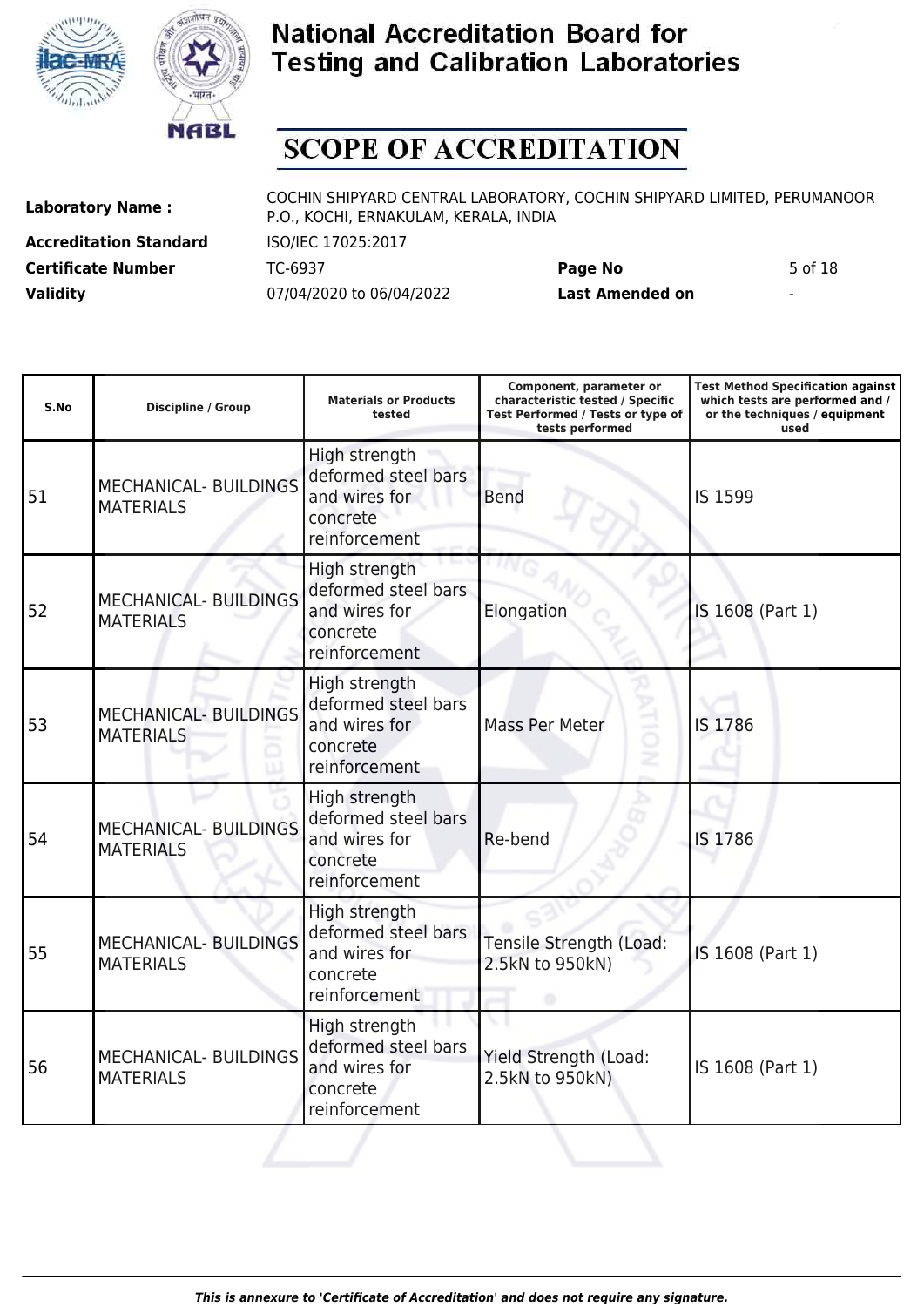



# **SCOPE OF ACCREDITATION**

**Accreditation Standard** ISO/IEC 17025:2017 **Validity** 07/04/2020 to 06/04/2022 **Last Amended on** -

**Laboratory Name :** COCHIN SHIPYARD CENTRAL LABORATORY, COCHIN SHIPYARD LIMITED, PERUMANOOR P.O., KOCHI, ERNAKULAM, KERALA, INDIA

**Certificate Number** TC-6937 **Page No** 6 of 18

| S.No | <b>Discipline / Group</b>                                       | <b>Materials or Products</b><br>tested | Component, parameter or<br>characteristic tested / Specific<br>Test Performed / Tests or type of<br>tests performed | <b>Test Method Specification against</b><br>which tests are performed and /<br>or the techniques / equipment<br>used |
|------|-----------------------------------------------------------------|----------------------------------------|---------------------------------------------------------------------------------------------------------------------|----------------------------------------------------------------------------------------------------------------------|
| 57   | <b>MECHANICAL-</b><br><b>MECHANICAL</b><br>PROPERTIES OF METALS | Ferrous                                | <b>Nick Break</b>                                                                                                   | IS 3600 (Part 8)                                                                                                     |
| 58   | <b>MECHANICAL-</b><br><b>MECHANICAL</b><br>PROPERTIES OF METALS | Ferrous                                | <b>Nick Break</b>                                                                                                   | API 1104                                                                                                             |
| 59   | <b>MECHANICAL-</b><br><b>MECHANICAL</b><br>PROPERTIES OF METALS | Ferrous & Non<br>Ferrous               | Charpy Impact (Room<br>Temp to minus 60°C)                                                                          | IS 1757 (Part 1)                                                                                                     |
| 60   | <b>MECHANICAL-</b><br><b>MECHANICAL</b><br>PROPERTIES OF METALS | Ferrous & Non<br>Ferrous               | Charpy Impact (Room<br>Temp to minus 60°C)                                                                          | ISO 148 (Part 1)                                                                                                     |
| 61   | <b>MECHANICAL-</b><br><b>MECHANICAL</b><br>PROPERTIES OF METALS | Ferrous & Non<br>Ferrous               | Elongation (Longitudinal) ASME (Sec IIC)                                                                            |                                                                                                                      |
| 62   | <b>MECHANICAL-</b><br><b>MECHANICAL</b><br>PROPERTIES OF METALS | Ferrous & Non<br>Ferrous               | <b>Reduction of Area</b><br>(Longitudinal)                                                                          | <b>ASME (Sec IIC)</b>                                                                                                |
| 63   | MECHANICAL-<br><b>MECHANICAL</b><br>PROPERTIES OF METALS        | Ferrous & Non<br>Ferrous               | <b>Reduction of Area</b><br>(Longitudinal)                                                                          | ASTM A370                                                                                                            |
| 64   | <b>MECHANICAL-</b><br><b>MECHANICAL</b><br>PROPERTIES OF METALS | Ferrous & Non<br>Ferrous               | <b>Reduction of Area</b><br>(Longitudinal)                                                                          | IS 3600 (Part 4)                                                                                                     |
| 65   | <b>MECHANICAL-</b><br><b>MECHANICAL</b><br>PROPERTIES OF METALS | Ferrous & Non<br>Ferrous               | <b>Tensile Strength</b><br>(Longitudinal) (Load:<br>2.5kN to 950kN)                                                 | ASTM A370                                                                                                            |
| 66   | MECHANICAL-<br><b>MECHANICAL</b><br>PROPERTIES OF METALS        | Ferrous & Non<br>Ferrous               | <b>Transverse Bend</b>                                                                                              | ISO 15614 (Part 1)                                                                                                   |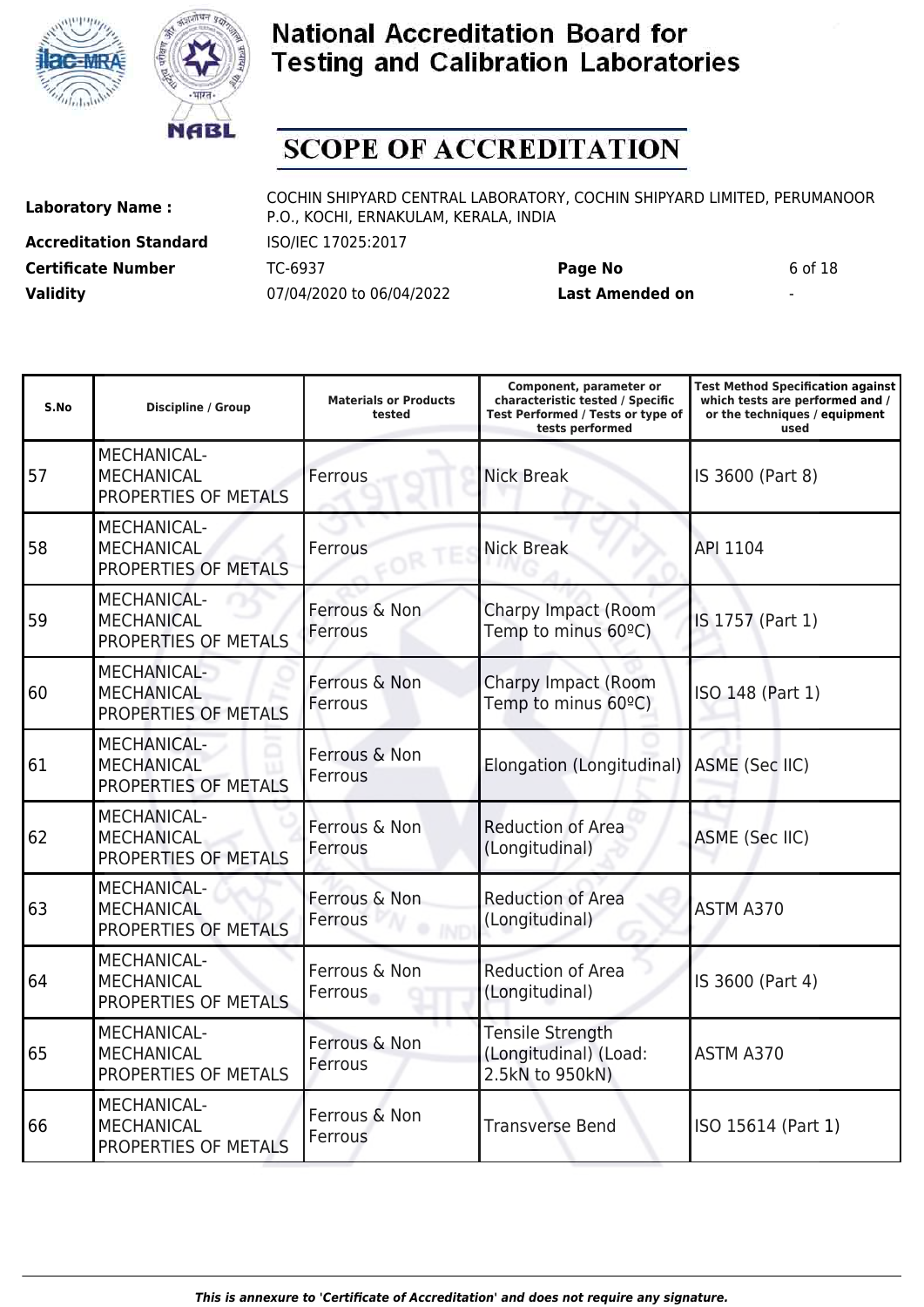



# **SCOPE OF ACCREDITATION**

**Accreditation Standard** ISO/IEC 17025:2017 **Validity** 07/04/2020 to 06/04/2022 **Last Amended on** -

**Laboratory Name :** COCHIN SHIPYARD CENTRAL LABORATORY, COCHIN SHIPYARD LIMITED, PERUMANOOR P.O., KOCHI, ERNAKULAM, KERALA, INDIA

**Certificate Number** TC-6937 **Page No** 7 of 18

| S.No | Discipline / Group                                              | <b>Materials or Products</b><br>tested | Component, parameter or<br>characteristic tested / Specific<br>Test Performed / Tests or type of<br>tests performed | <b>Test Method Specification against</b><br>which tests are performed and /<br>or the techniques / equipment<br>used |
|------|-----------------------------------------------------------------|----------------------------------------|---------------------------------------------------------------------------------------------------------------------|----------------------------------------------------------------------------------------------------------------------|
| 67   | MECHANICAL-<br><b>MECHANICAL</b><br>PROPERTIES OF METALS        | Ferrous & Non<br>Ferrous               | <b>Yield Strength</b><br>(Longitudinal) (Load:<br>2.5kN to 950kN)                                                   | ASTM A370                                                                                                            |
| 68   | MECHANICAL-<br><b>MECHANICAL</b><br>PROPERTIES OF METALS        | Ferrous & Non<br>Ferrous               | <b>Yield Strength</b><br>(Longitudinal)<br>(Load: 2.5kN to 950kN)                                                   | IS 3600 (Part 4)                                                                                                     |
| 69   | <b>MECHANICAL-</b><br><b>MECHANICAL</b><br>PROPERTIES OF METALS | Ferrous & Non<br>Ferrous               | Charpy Impact (Room<br>Temp to minus 60°C)                                                                          | IS 3600 (Part 2)                                                                                                     |
| 70   | <b>MECHANICAL-</b><br><b>MECHANICAL</b><br>PROPERTIES OF METALS | Ferrous & Non<br>Ferrous               | Elongation (Longitudinal)                                                                                           | IS 1608 (Part 1)                                                                                                     |
| 71   | <b>MECHANICAL-</b><br><b>MECHANICAL</b><br>PROPERTIES OF METALS | Ferrous & Non<br>Ferrous               | Elongation (Longitudinal) IS 3600 (Part 4)                                                                          |                                                                                                                      |
| 72   | <b>MECHANICAL-</b><br><b>MECHANICAL</b><br>PROPERTIES OF METALS | Ferrous & Non<br>Ferrous               | Elongation (Longitudinal)                                                                                           | ASTM A370                                                                                                            |
| 73   | <b>MECHANICAL-</b><br><b>MECHANICAL</b><br>PROPERTIES OF METALS | Ferrous & Non<br>Ferrous               | Elongation (Longitudinal)                                                                                           | ISO 6892 (Part 1)                                                                                                    |
| 74   | <b>MECHANICAL-</b><br><b>MECHANICAL</b><br>PROPERTIES OF METALS | Ferrous & Non<br>Ferrous               | <b>Fillet Weld Fracture</b>                                                                                         | IS 3600 (Part 8)                                                                                                     |
| 75   | MECHANICAL-<br><b>MECHANICAL</b><br>PROPERTIES OF METALS        | Ferrous & Non<br>Ferrous               | <b>Fillet Weld Fracture</b>                                                                                         | ASME (Sec IX)                                                                                                        |
| 76   | <b>MECHANICAL-</b><br><b>MECHANICAL</b><br>PROPERTIES OF METALS | Ferrous & Non<br>Ferrous               | <b>Fillet Weld Fracture</b>                                                                                         | <b>IBR REG 1950 ED</b>                                                                                               |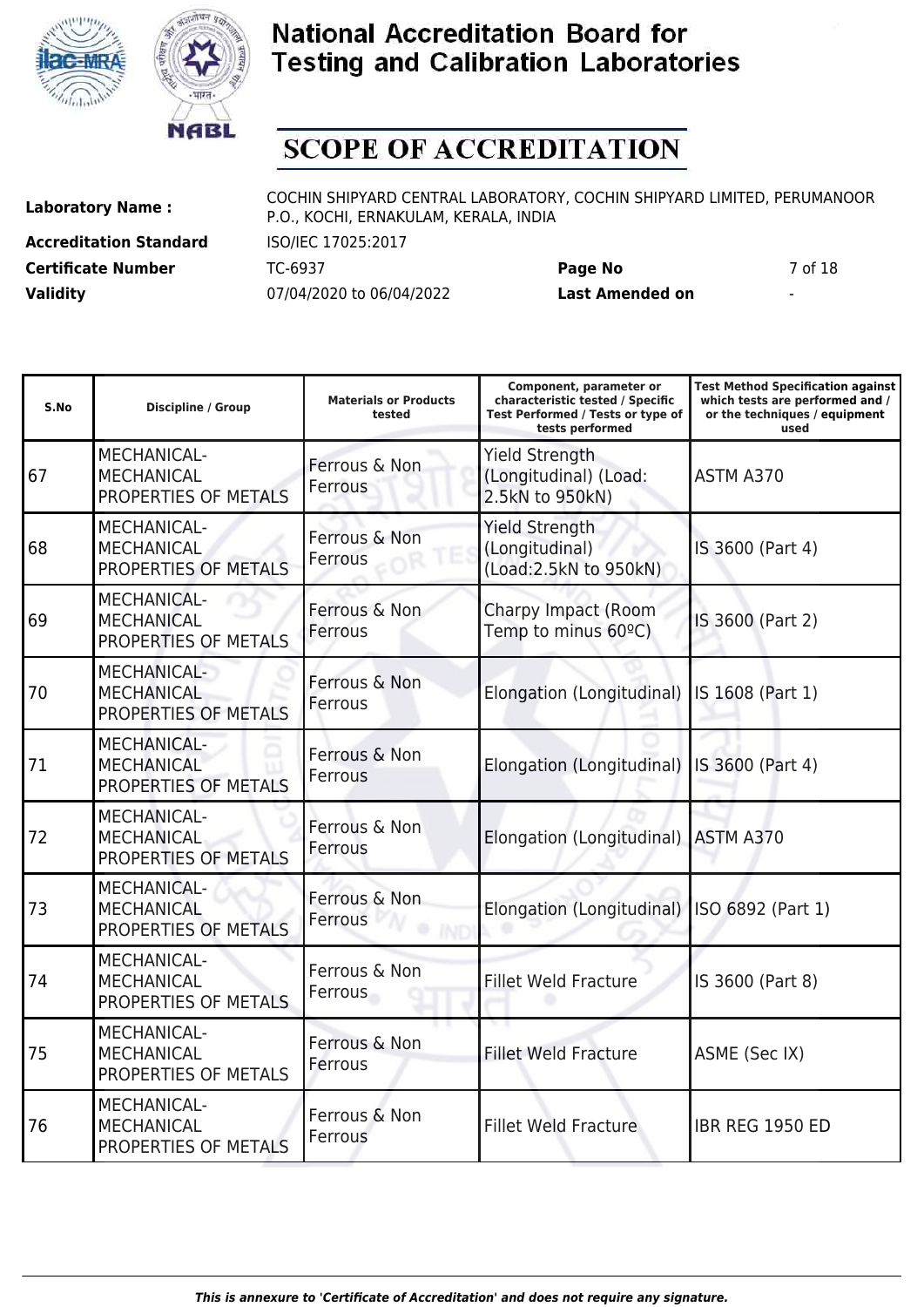



# **SCOPE OF ACCREDITATION**

**Accreditation Standard** ISO/IEC 17025:2017 **Validity** 07/04/2020 to 06/04/2022 **Last Amended on** -

**Laboratory Name :** COCHIN SHIPYARD CENTRAL LABORATORY, COCHIN SHIPYARD LIMITED, PERUMANOOR P.O., KOCHI, ERNAKULAM, KERALA, INDIA

**Certificate Number** TC-6937 **Page No** 8 of 18

| S.No | <b>Discipline / Group</b>                                       | <b>Materials or Products</b><br>tested | Component, parameter or<br>characteristic tested / Specific<br>Test Performed / Tests or type of<br>tests performed | <b>Test Method Specification against</b><br>which tests are performed and /<br>or the techniques / equipment<br>used |
|------|-----------------------------------------------------------------|----------------------------------------|---------------------------------------------------------------------------------------------------------------------|----------------------------------------------------------------------------------------------------------------------|
| 77   | MECHANICAL-<br><b>MECHANICAL</b><br>PROPERTIES OF METALS        | Ferrous & Non<br>Ferrous               | <b>Fillet Weld Fracture</b>                                                                                         | <b>AWS D1.2</b>                                                                                                      |
| 78   | <b>MECHANICAL-</b><br><b>MECHANICAL</b><br>PROPERTIES OF METALS | Ferrous & Non<br>Ferrous               | <b>Fillet Weld Fracture</b>                                                                                         | IS 7307 (Part 1)                                                                                                     |
| 79   | <b>MECHANICAL-</b><br><b>MECHANICAL</b><br>PROPERTIES OF METALS | Ferrous & Non<br>Ferrous               | <b>Fillet Weld Fracture</b>                                                                                         | <b>AWS D1.6</b>                                                                                                      |
| 80   | MECHANICAL-<br><b>MECHANICAL</b><br>PROPERTIES OF METALS        | Ferrous & Non<br>Ferrous               | Side Bend                                                                                                           | ISO 15614 (Part 1)                                                                                                   |
| 81   | <b>MECHANICAL-</b><br><b>MECHANICAL</b><br>PROPERTIES OF METALS | Ferrous & Non<br>Ferrous               | Side Bend                                                                                                           | IS 3600 (Part 5)                                                                                                     |
| 82   | MECHANICAL-<br><b>MECHANICAL</b><br>PROPERTIES OF METALS        | Ferrous & Non<br>Ferrous               | Side Bend                                                                                                           | API 1104                                                                                                             |
| 83   | <b>MECHANICAL-</b><br><b>MECHANICAL</b><br>PROPERTIES OF METALS | Ferrous & Non<br>Ferrous               | Side Bend                                                                                                           | <b>AWS D1.2</b>                                                                                                      |
| 84   | MECHANICAL-<br><b>MECHANICAL</b><br>PROPERTIES OF METALS        | Ferrous & Non<br>Ferrous               | Side Bend                                                                                                           | <b>AWS D1.1</b>                                                                                                      |
| 85   | MECHANICAL-<br><b>MECHANICAL</b><br>PROPERTIES OF METALS        | Ferrous & Non<br>Ferrous               | Side Bend                                                                                                           | <b>IBR REG 1950 ED</b>                                                                                               |
| 86   | MECHANICAL-<br><b>MECHANICAL</b><br>PROPERTIES OF METALS        | Ferrous & Non<br>Ferrous               | Side Bend                                                                                                           | IS 7307 (Part 1)                                                                                                     |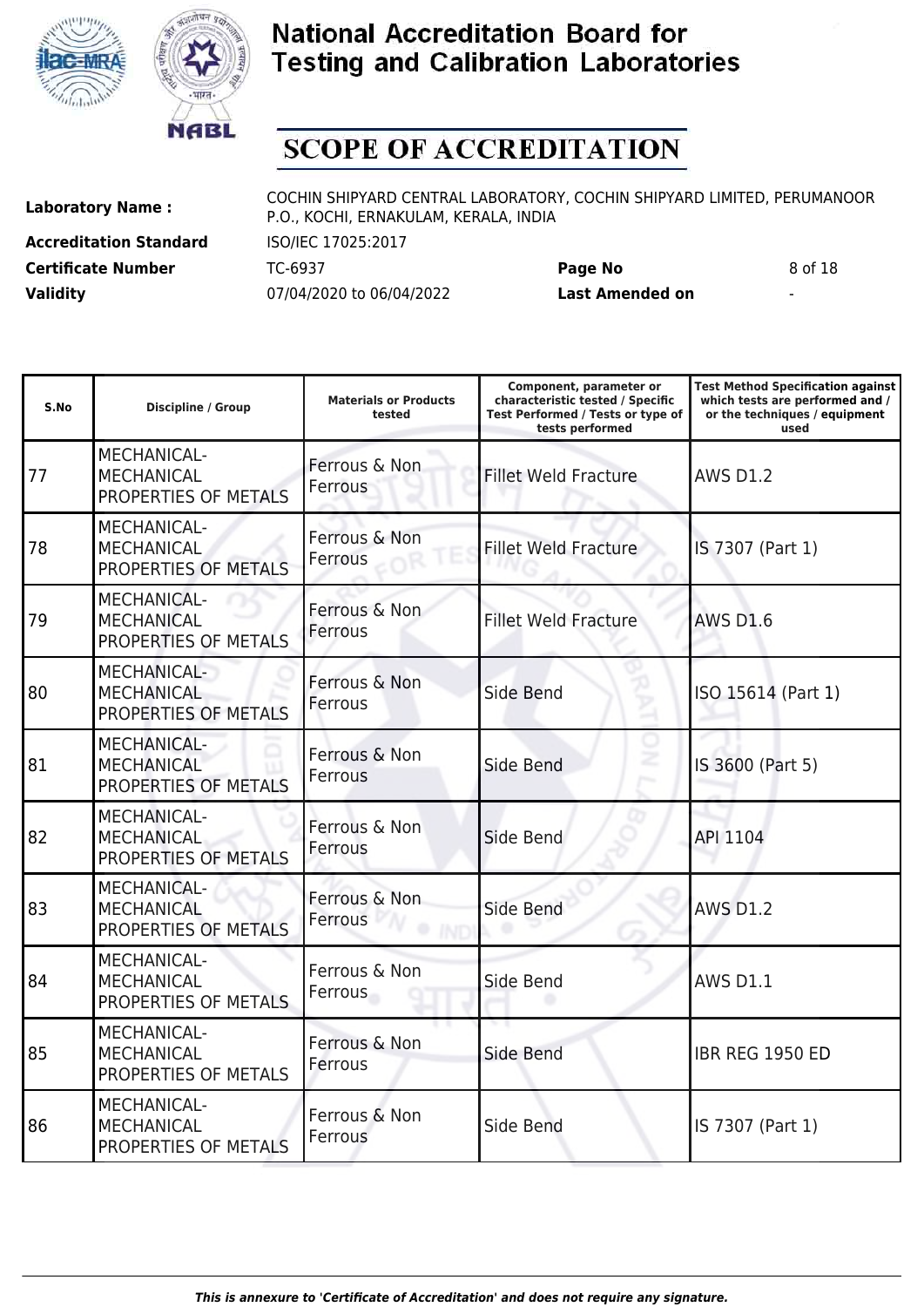



# **SCOPE OF ACCREDITATION**

**Accreditation Standard** ISO/IEC 17025:2017 **Validity** 07/04/2020 to 06/04/2022 **Last Amended on** -

**Laboratory Name :** COCHIN SHIPYARD CENTRAL LABORATORY, COCHIN SHIPYARD LIMITED, PERUMANOOR P.O., KOCHI, ERNAKULAM, KERALA, INDIA

**Certificate Number** TC-6937 **Page No** 9 of 18

| S.No | <b>Discipline / Group</b>                                       | <b>Materials or Products</b><br>tested | Component, parameter or<br>characteristic tested / Specific<br>Test Performed / Tests or type of<br>tests performed | <b>Test Method Specification against</b><br>which tests are performed and /<br>or the techniques / equipment<br>used |
|------|-----------------------------------------------------------------|----------------------------------------|---------------------------------------------------------------------------------------------------------------------|----------------------------------------------------------------------------------------------------------------------|
| 87   | <b>MECHANICAL-</b><br><b>MECHANICAL</b><br>PROPERTIES OF METALS | Ferrous & Non<br>Ferrous               | Side Bend                                                                                                           | <b>AWS D1.6</b>                                                                                                      |
| 88   | MECHANICAL-<br><b>MECHANICAL</b><br>PROPERTIES OF METALS        | Ferrous & Non<br>Ferrous               | Side Bend                                                                                                           | ASME (Sec IX)                                                                                                        |
| 89   | <b>MECHANICAL-</b><br><b>MECHANICAL</b><br>PROPERTIES OF METALS | Ferrous & Non<br>Ferrous               | <b>Tensile Strength</b><br>(Longitudinal) (Load:<br>2.5kN to 950kN)                                                 | ASME (Sec IIC)                                                                                                       |
| 90   | <b>MECHANICAL-</b><br><b>MECHANICAL</b><br>PROPERTIES OF METALS | Ferrous & Non<br>Ferrous               | <b>Tensile Strength</b><br>(Longitudinal) (Load:<br>2.5kN to 950kN)                                                 | IS 1608 (Part 1)                                                                                                     |
| 91   | <b>MECHANICAL-</b><br><b>MECHANICAL</b><br>PROPERTIES OF METALS | Ferrous & Non<br>ferrous               | <b>Tensile Strength</b><br>(Longitudinal) (Load:<br>2.5kN to 950kN)                                                 | ISO 6892 (Part 1)                                                                                                    |
| 92   | <b>MECHANICAL-</b><br><b>MECHANICAL</b><br>PROPERTIES OF METALS | Ferrous & Non<br>Ferrous               | <b>Tensile Strength</b><br>(Longitudinal)<br>(Load: 2.5kN to 950kN)                                                 | IS 3600 (Part 4)                                                                                                     |
| 93   | <b>MECHANICAL-</b><br><b>MECHANICAL</b><br>PROPERTIES OF METALS | Ferrous & Non<br>Ferrous               | <b>Tensile Strength</b><br>(Transverse) (Load:<br>2.5kN to 950kN)                                                   | <b>ASME Sec IX</b>                                                                                                   |
| 94   | MECHANICAL-<br><b>MECHANICAL</b><br>PROPERTIES OF METALS        | Ferrous & Non<br>Ferrous               | Tensile Strength<br>(Transverse) (Load:<br>2.5kN to 950kN)                                                          | IS 3600 (Part 3)                                                                                                     |
| 95   | <b>MECHANICAL-</b><br><b>MECHANICAL</b><br>PROPERTIES OF METALS | Ferrous & Non<br>Ferrous               | <b>Tensile Strength</b><br>(Transverse) (Load:<br>2.5kN to 950kN)                                                   | <b>AWS D1.1</b>                                                                                                      |
| 96   | MECHANICAL-<br><b>MECHANICAL</b><br>PROPERTIES OF METALS        | Ferrous & Non<br>Ferrous               | <b>Tensile Strength</b><br>(Transverse) (Load:<br>2.5kN to 950kN)                                                   | <b>IBR REG 1950 ED</b>                                                                                               |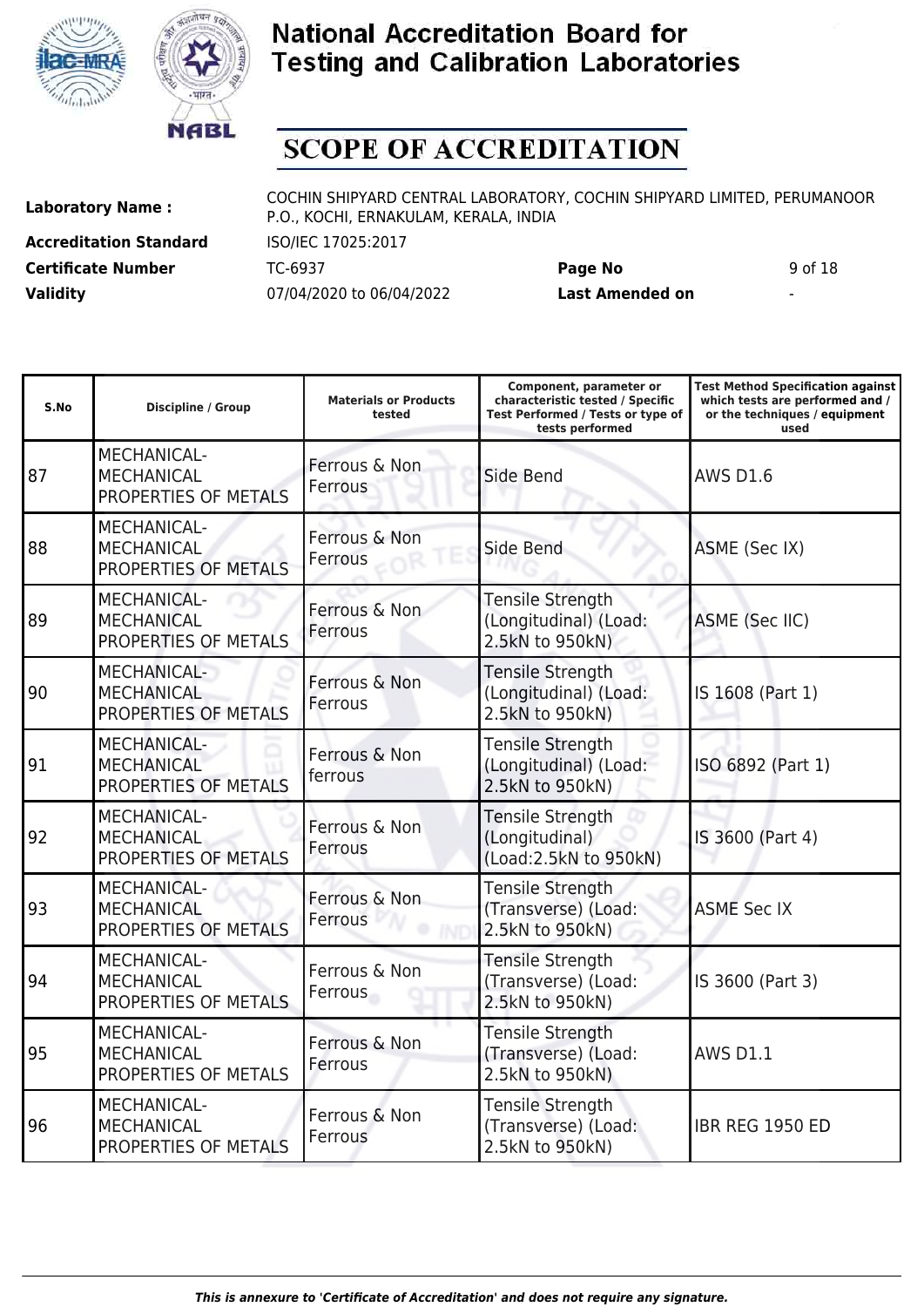



# **SCOPE OF ACCREDITATION**

**Accreditation Standard** ISO/IEC 17025:2017 **Certificate Number** TC-6937 **Page No** 10 of 18 **Validity** 07/04/2020 to 06/04/2022 **Last Amended on** -

**Laboratory Name :** COCHIN SHIPYARD CENTRAL LABORATORY, COCHIN SHIPYARD LIMITED, PERUMANOOR P.O., KOCHI, ERNAKULAM, KERALA, INDIA

| S.No | <b>Discipline / Group</b>                                       | <b>Materials or Products</b><br>tested | Component, parameter or<br>characteristic tested / Specific<br>Test Performed / Tests or type of<br>tests performed | <b>Test Method Specification against</b><br>which tests are performed and /<br>or the techniques / equipment<br>used |
|------|-----------------------------------------------------------------|----------------------------------------|---------------------------------------------------------------------------------------------------------------------|----------------------------------------------------------------------------------------------------------------------|
| 97   | <b>MECHANICAL-</b><br><b>MECHANICAL</b><br>PROPERTIES OF METALS | Ferrous & Non<br>Ferrous               | <b>Tensile Strength</b><br>(Transverse) (Load:<br>2.5kN to 950kN)                                                   | ISO 15614 (Part 1)                                                                                                   |
| 98   | MECHANICAL-<br><b>MECHANICAL</b><br>PROPERTIES OF METALS        | Ferrous & Non<br>Ferrous               | <b>Tensile Strength</b><br>(Transverse) (Load:<br>2.5kN to 950kN)                                                   | <b>AWS D1.2</b>                                                                                                      |
| 99   | MECHANICAL-<br><b>MECHANICAL</b><br>PROPERTIES OF METALS        | Ferrous & Non<br>Ferrous               | Tensile Strength<br>(Transverse) (Load:<br>2.5kN to 950kN)                                                          | API 1104                                                                                                             |
| 100  | MECHANICAL-<br><b>MECHANICAL</b><br>PROPERTIES OF METALS        | Ferrous & Non<br>Ferrous               | <b>Tensile Strength</b><br>(Transverse) (Load:<br>2.5kN to 950kN)                                                   | <b>AWS D1.6</b>                                                                                                      |
| 101  | <b>MECHANICAL-</b><br><b>MECHANICAL</b><br>PROPERTIES OF METALS | Ferrous & Non<br>Ferrous               | Tensile Strength<br>(Transverse) (Load:2.5kN   IS 7307 (Part 1)<br>to 950kN)                                        |                                                                                                                      |
| 102  | MECHANICAL-<br><b>MECHANICAL</b><br>PROPERTIES OF METALS        | Ferrous & Non<br>Ferrous               | <b>Transverse Bend</b>                                                                                              | API 1104                                                                                                             |
| 103  | MECHANICAL-<br><b>MECHANICAL</b><br>PROPERTIES OF METALS        | Ferrous & Non<br>Ferrous               | <b>Transverse Bend</b>                                                                                              | <b>AWS D1.6</b>                                                                                                      |
| 104  | MECHANICAL-<br><b>MECHANICAL</b><br>PROPERTIES OF METALS        | Ferrous & Non<br>Ferrous               | <b>Transverse Bend</b>                                                                                              | IS 7307 (Part 1)                                                                                                     |
| 105  | <b>MECHANICAL-</b><br><b>MECHANICAL</b><br>PROPERTIES OF METALS | Ferrous & Non<br>Ferrous               | <b>Transverse Bend</b>                                                                                              | <b>AWS D1.2</b>                                                                                                      |
| 106  | MECHANICAL-<br><b>MECHANICAL</b><br>PROPERTIES OF METALS        | Ferrous & Non<br>Ferrous               | <b>Transverse Bend</b>                                                                                              | ASME (Sec IX)                                                                                                        |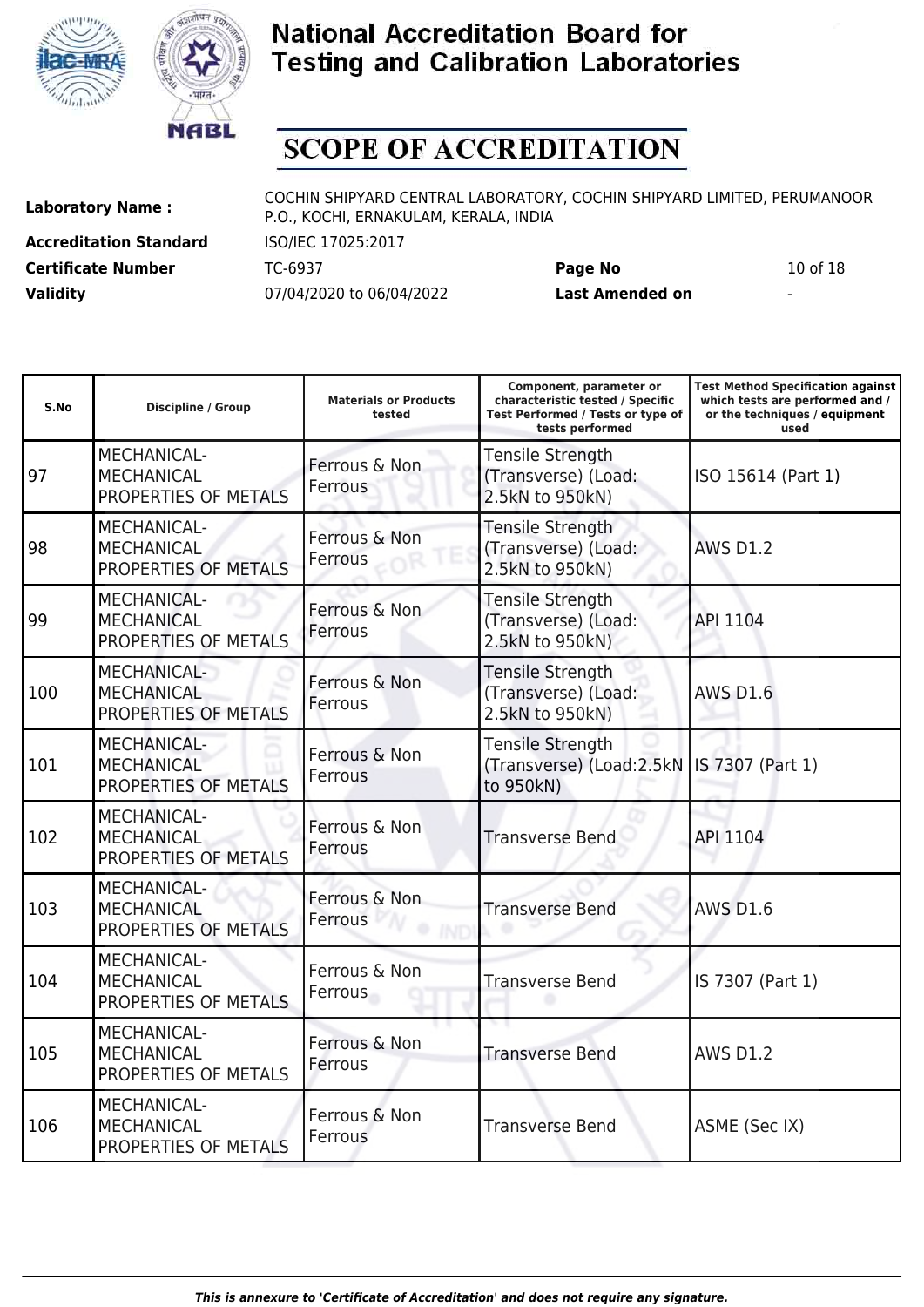



PROPERTIES OF METALS

### **National Accreditation Board for Testing and Calibration Laboratories**

# **SCOPE OF ACCREDITATION**

**Accreditation Standard** ISO/IEC 17025:2017 **Validity** 07/04/2020 to 06/04/2022 **Last Amended on** -

**Laboratory Name :** COCHIN SHIPYARD CENTRAL LABORATORY, COCHIN SHIPYARD LIMITED, PERUMANOOR P.O., KOCHI, ERNAKULAM, KERALA, INDIA

**Certificate Number** TC-6937 **Page No** 11 of 18

| S.No | <b>Discipline / Group</b>                                       | <b>Materials or Products</b><br>tested  | Component, parameter or<br>characteristic tested / Specific<br>Test Performed / Tests or type of<br>tests performed | Test Method Specification against<br>which tests are performed and /<br>or the techniques / equipment<br>used |
|------|-----------------------------------------------------------------|-----------------------------------------|---------------------------------------------------------------------------------------------------------------------|---------------------------------------------------------------------------------------------------------------|
| 107  | MECHANICAL-<br><b>MECHANICAL</b><br>PROPERTIES OF METALS        | Ferrous & Non<br>Ferrous                | <b>Transverse Bend</b>                                                                                              | <b>AWS D1.1</b>                                                                                               |
| 108  | MECHANICAL-<br><b>MECHANICAL</b><br>PROPERTIES OF METALS        | Ferrous & Non<br>Ferrous                | <b>Transverse Bend</b>                                                                                              | IBR REG 1950 ED                                                                                               |
| 109  | MECHANICAL-<br><b>MECHANICAL</b><br>PROPERTIES OF METALS        | Ferrous & Non<br>Ferrous                | <b>Transverse Bend</b>                                                                                              | IS 3600 (Part 5)                                                                                              |
| 110  | MECHANICAL-<br><b>MECHANICAL</b><br>PROPERTIES OF METALS        | Ferrous & Non<br>Ferrous                | <b>Yield Strength</b><br>(Longitudinal) (Load:<br>2.5kN to 950kN)                                                   | IS 1608 (Part 1)                                                                                              |
| 111  | <b>MECHANICAL-</b><br><b>MECHANICAL</b><br>PROPERTIES OF METALS | Ferrous & Non<br>Ferrous                | <b>Yield Strength</b><br>(Longitudinal) (Load:<br>2.5kN to 950kN)                                                   | <b>ASME (Sec IIC)</b>                                                                                         |
| 112  | MECHANICAL-<br><b>MECHANICAL</b><br>PROPERTIES OF METALS        | Ferrous & Non<br>Ferrous                | <b>Yield Strength</b><br>(Longitudinal) (Load:<br>2.5kN to 950kN)                                                   | ISO 6892 (Part 1)                                                                                             |
| 113  | MECHANICAL-<br><b>MECHANICAL</b><br>PROPERTIES OF METALS        | Ferrous materials,<br>alloys & products | <b>Bend</b>                                                                                                         | <b>ISO 7438</b>                                                                                               |
| 114  | MECHANICAL-<br><b>MECHANICAL</b><br>PROPERTIES OF METALS        | Ferrous materials,<br>alloys & products | Bend                                                                                                                | IS 1599                                                                                                       |
| 115  | MECHANICAL-<br><b>MECHANICAL</b><br>PROPERTIES OF METALS        | Ferrous materials,<br>alloys & products | <b>Breaking Load</b>                                                                                                | IS 1608 (Part 1)                                                                                              |
| 116  | MECHANICAL-<br><b>MECHANICAL</b><br>DOODEDTIEC OF METALC        | Ferrous materials,<br>alloys & products | <b>Breaking Load</b>                                                                                                | ISO 6892 (Part 1)                                                                                             |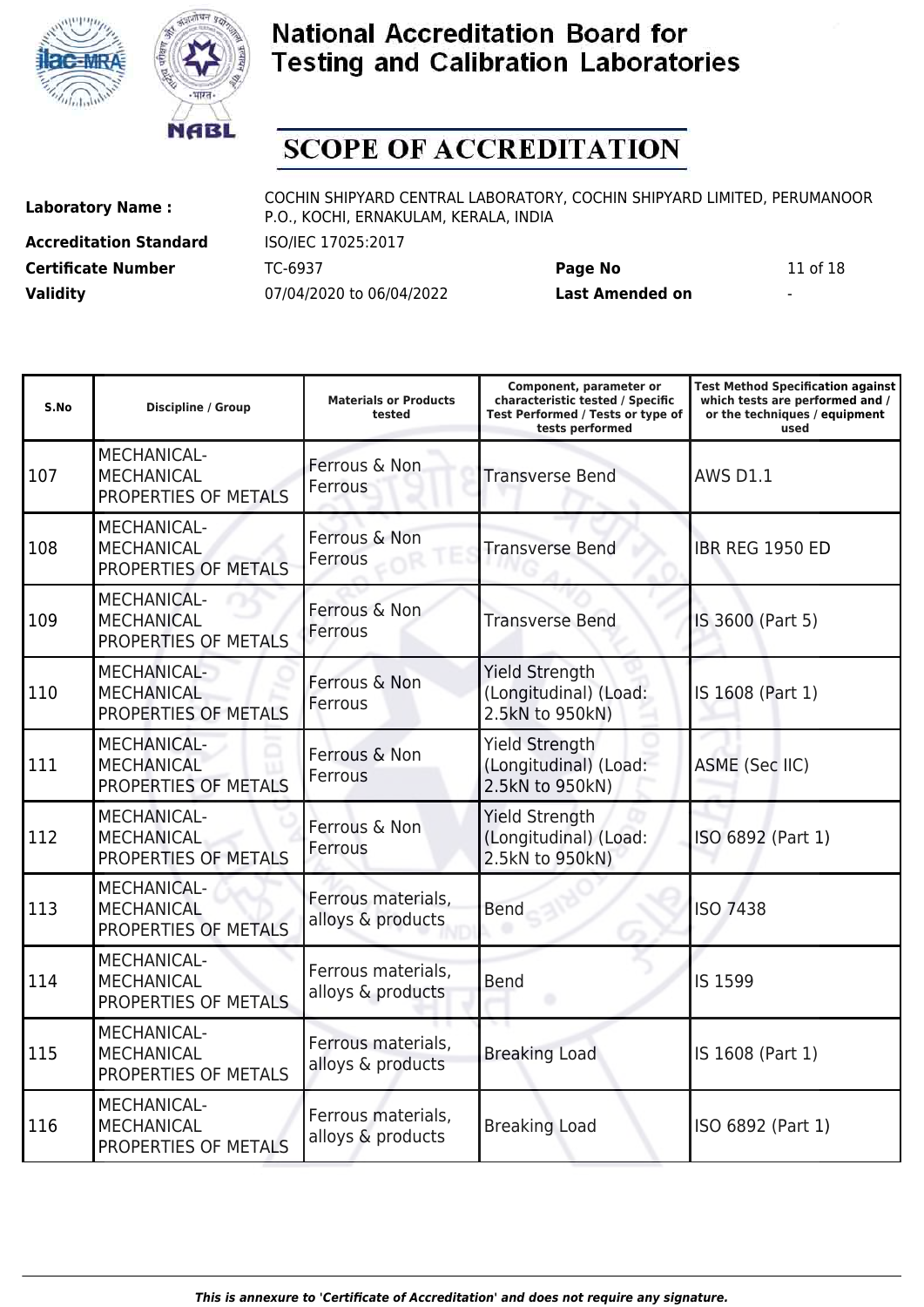



# **SCOPE OF ACCREDITATION**

**Accreditation Standard** ISO/IEC 17025:2017 **Validity** 07/04/2020 to 06/04/2022 **Last Amended on** -

**Laboratory Name :** COCHIN SHIPYARD CENTRAL LABORATORY, COCHIN SHIPYARD LIMITED, PERUMANOOR P.O., KOCHI, ERNAKULAM, KERALA, INDIA

**Certificate Number** TC-6937 **Page No** 12 of 18

| S.No | <b>Discipline / Group</b>                                       | <b>Materials or Products</b><br>tested  | Component, parameter or<br>characteristic tested / Specific<br>Test Performed / Tests or type of<br>tests performed | <b>Test Method Specification against</b><br>which tests are performed and /<br>or the techniques / equipment<br>used |
|------|-----------------------------------------------------------------|-----------------------------------------|---------------------------------------------------------------------------------------------------------------------|----------------------------------------------------------------------------------------------------------------------|
| 117  | MECHANICAL-<br><b>MECHANICAL</b><br>PROPERTIES OF METALS        | Ferrous materials,<br>alloys & products | <b>Breaking Load</b>                                                                                                | <b>ASTM E8/E8M</b>                                                                                                   |
| 118  | MECHANICAL-<br><b>MECHANICAL</b><br>PROPERTIES OF METALS        | Ferrous materials,<br>alloys & products | Charpy Impact (Room<br>Temp. to minus 60°C)                                                                         | ISO 148 (Part 1)                                                                                                     |
| 119  | <b>MECHANICAL-</b><br><b>MECHANICAL</b><br>PROPERTIES OF METALS | Ferrous materials,<br>alloys & products | Charpy Impact (Room<br>Temp. to minus 60°C)                                                                         | IS 1757 (Part 1)                                                                                                     |
| 120  | MECHANICAL-<br><b>MECHANICAL</b><br>PROPERTIES OF METALS        | Ferrous materials,<br>alloys & products | <b>Bend</b>                                                                                                         | ASTM A370                                                                                                            |
| 121  | <b>MECHANICAL-</b><br><b>MECHANICAL</b><br>PROPERTIES OF METALS | Ferrous materials,<br>alloys & products | <b>Breaking Load</b>                                                                                                | ASTM A370                                                                                                            |
| 122  | MECHANICAL-<br><b>MECHANICAL</b><br>PROPERTIES OF METALS        | <b>Metallic Materials</b>               | 0.2 % Proof Stress (Load:<br>2.5kN to 950kN)                                                                        | IS 1608 (Part 1)                                                                                                     |
| 123  | <b>MECHANICAL-</b><br><b>MECHANICAL</b><br>PROPERTIES OF METALS | <b>Metallic Materials</b>               | 0.2 % Proof Stress (Load:<br>2.5kN to 950kN)                                                                        | <b>ASTM E8/E8M</b>                                                                                                   |
| 124  | <b>MECHANICAL-</b><br><b>MECHANICAL</b><br>PROPERTIES OF METALS | <b>Metallic Materials</b>               | 0.2 % Proof Stress (Load:<br>2.5kN to 950kN)                                                                        | ISO 6892 (Part 1)                                                                                                    |
| 125  | MECHANICAL-<br><b>MECHANICAL</b><br>PROPERTIES OF METALS        | <b>Metallic Materials</b>               | 0.2 % Proof Stress (Load:<br>2.5kN to 950kN)                                                                        | ASTM A370                                                                                                            |
| 126  | MECHANICAL-<br><b>MECHANICAL</b><br>PROPERTIES OF METALS        | <b>Metallic Materials</b>               | Elongation                                                                                                          | IS 1608 (Part 1)                                                                                                     |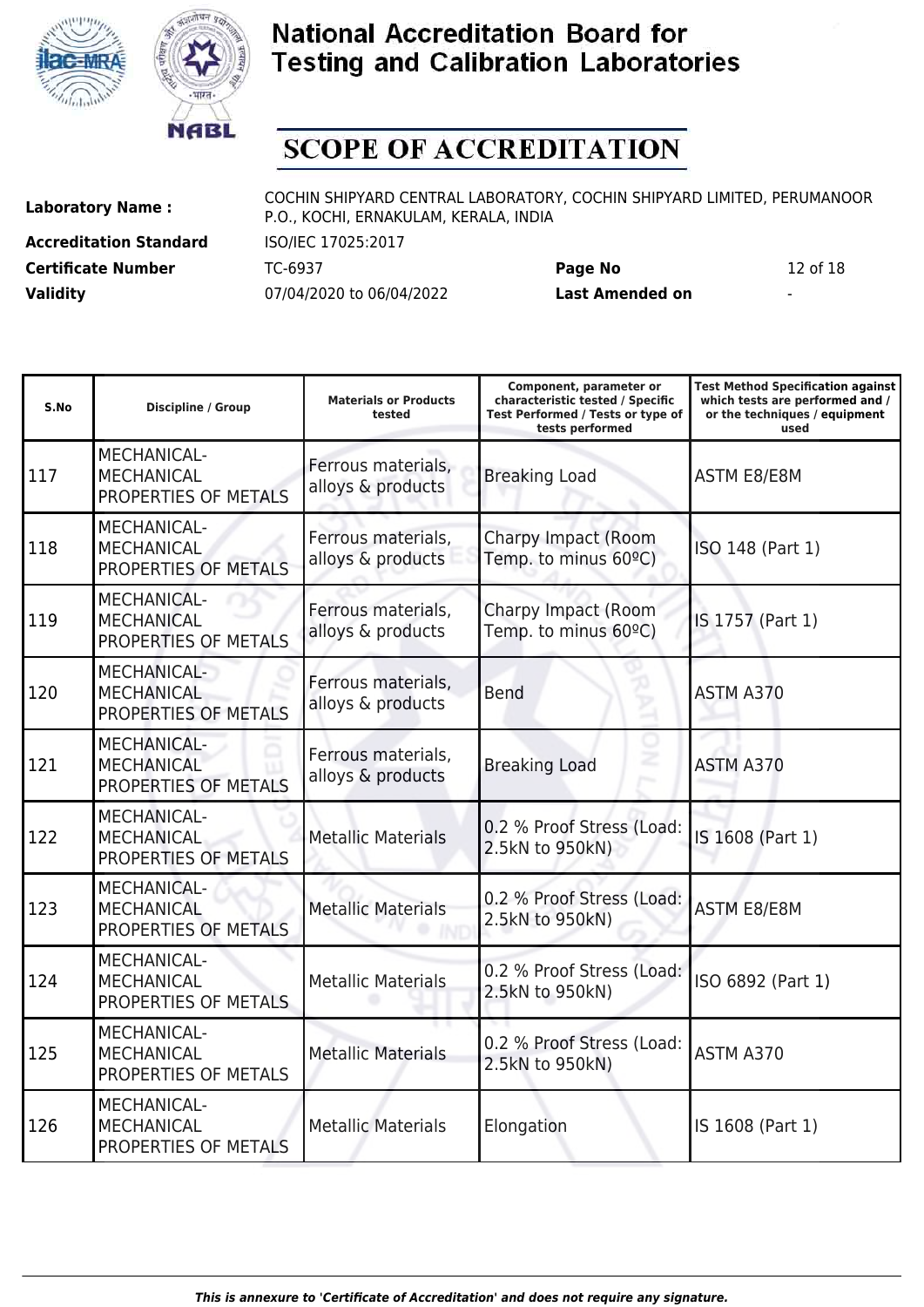



# **SCOPE OF ACCREDITATION**

**Accreditation Standard** ISO/IEC 17025:2017 **Validity** 07/04/2020 to 06/04/2022 **Last Amended on** -

**Laboratory Name :** COCHIN SHIPYARD CENTRAL LABORATORY, COCHIN SHIPYARD LIMITED, PERUMANOOR P.O., KOCHI, ERNAKULAM, KERALA, INDIA

**Certificate Number** TC-6937 **Page No** 13 of 18

| S.No | <b>Discipline / Group</b>                                       | <b>Materials or Products</b><br>tested | Component, parameter or<br>characteristic tested / Specific<br>Test Performed / Tests or type of<br>tests performed | <b>Test Method Specification against</b><br>which tests are performed and /<br>or the techniques / equipment<br>used |
|------|-----------------------------------------------------------------|----------------------------------------|---------------------------------------------------------------------------------------------------------------------|----------------------------------------------------------------------------------------------------------------------|
| 127  | <b>MECHANICAL-</b><br><b>MECHANICAL</b><br>PROPERTIES OF METALS | <b>Metallic Materials</b>              | Elongation                                                                                                          | ISO 6892 (Part 1)                                                                                                    |
| 128  | <b>MECHANICAL-</b><br><b>MECHANICAL</b><br>PROPERTIES OF METALS | <b>Metallic Materials</b>              | Elongation                                                                                                          | <b>ASTM E8/E8M</b>                                                                                                   |
| 129  | <b>MECHANICAL-</b><br><b>MECHANICAL</b><br>PROPERTIES OF METALS | <b>Metallic Materials</b>              | Elongation                                                                                                          | ASTM A370                                                                                                            |
| 130  | MECHANICAL-<br><b>MECHANICAL</b><br>PROPERTIES OF METALS        | <b>Metallic Materials</b>              | <b>Reduction of Area</b>                                                                                            | <b>ASTM E8/E8M</b>                                                                                                   |
| 131  | <b>MECHANICAL-</b><br><b>MECHANICAL</b><br>PROPERTIES OF METALS | <b>Metallic Materials</b>              | <b>Reduction of Area</b>                                                                                            | ASTM A370                                                                                                            |
| 132  | MECHANICAL-<br><b>MECHANICAL</b><br>PROPERTIES OF METALS        | <b>Metallic Materials</b>              | <b>Reduction of Area</b>                                                                                            | ISO 6892 (Part 1)                                                                                                    |
| 133  | <b>MECHANICAL-</b><br><b>MECHANICAL</b><br>PROPERTIES OF METALS | <b>Metallic Materials</b>              | <b>Reduction of Area</b>                                                                                            | IS 1608 (Part 1)                                                                                                     |
| 134  | <b>MECHANICAL-</b><br><b>MECHANICAL</b><br>PROPERTIES OF METALS | <b>Metallic Materials</b>              | Rockwell Hardness - HRA                                                                                             | ASTM A370                                                                                                            |
| 135  | MECHANICAL-<br><b>MECHANICAL</b><br>PROPERTIES OF METALS        | <b>Metallic Materials</b>              | Rockwell Hardness - HRA                                                                                             | IS 1586 (Part 1)                                                                                                     |
| 136  | MECHANICAL-<br><b>MECHANICAL</b><br>PROPERTIES OF METALS        | <b>Metallic Materials</b>              | <b>Rockwell Hardness - HRA</b>                                                                                      | <b>ASTM E18</b>                                                                                                      |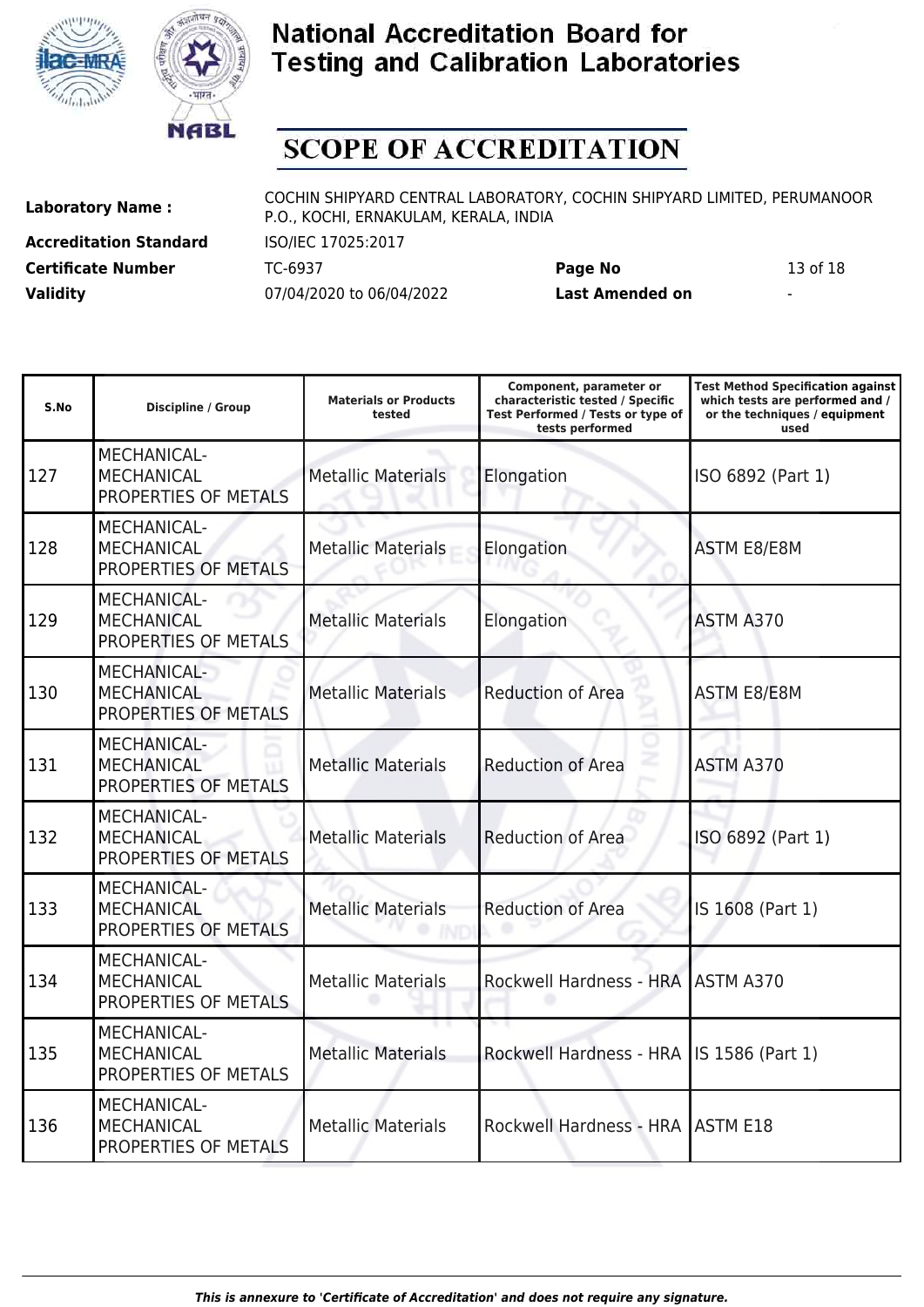



# **SCOPE OF ACCREDITATION**

**Accreditation Standard** ISO/IEC 17025:2017 **Validity** 07/04/2020 to 06/04/2022 **Last Amended on** -

**Laboratory Name :** COCHIN SHIPYARD CENTRAL LABORATORY, COCHIN SHIPYARD LIMITED, PERUMANOOR P.O., KOCHI, ERNAKULAM, KERALA, INDIA

**Certificate Number** TC-6937 **Page No** 14 of 18

| S.No | Discipline / Group                                              | <b>Materials or Products</b><br>tested | Component, parameter or<br>characteristic tested / Specific<br>Test Performed / Tests or type of<br>tests performed | <b>Test Method Specification against</b><br>which tests are performed and /<br>or the techniques / equipment<br>used |
|------|-----------------------------------------------------------------|----------------------------------------|---------------------------------------------------------------------------------------------------------------------|----------------------------------------------------------------------------------------------------------------------|
| 137  | MECHANICAL-<br><b>MECHANICAL</b><br>PROPERTIES OF METALS        | <b>Metallic Materials</b>              | Rockwell Hardness - HRA                                                                                             | ISO 6508 (Part 1)                                                                                                    |
| 138  | MECHANICAL-<br><b>MECHANICAL</b><br>PROPERTIES OF METALS        | <b>Metallic Materials</b>              | <b>Rockwell Hardness - HRB</b>                                                                                      | <b>ASTM A370</b>                                                                                                     |
| 139  | <b>MECHANICAL-</b><br><b>MECHANICAL</b><br>PROPERTIES OF METALS | <b>Metallic Materials</b>              | Rockwell Hardness - HRB   ISO 6508 (Part 1)                                                                         |                                                                                                                      |
| 140  | <b>MECHANICAL-</b><br><b>MECHANICAL</b><br>PROPERTIES OF METALS | <b>Metallic Materials</b>              | Rockwell Hardness - HRB ASTM E18                                                                                    |                                                                                                                      |
| 141  | <b>MECHANICAL-</b><br><b>MECHANICAL</b><br>PROPERTIES OF METALS | <b>Metallic Materials</b>              | Rockwell Hardness - HRC                                                                                             | ASTM A370                                                                                                            |
| 142  | MECHANICAL-<br><b>MECHANICAL</b><br>PROPERTIES OF METALS        | <b>Metallic Materials</b>              | Rockwell Hardness - HRC                                                                                             | IS 1586 (Part 1)                                                                                                     |
| 143  | MECHANICAL-<br><b>MECHANICAL</b><br>PROPERTIES OF METALS        | <b>Metallic Materials</b>              | <b>Rockwell Hardness - HRC</b>                                                                                      | ISO 6508 (Part 1)                                                                                                    |
| 144  | <b>MECHANICAL-</b><br><b>MECHANICAL</b><br>PROPERTIES OF METALS | <b>Metallic Materials</b>              | Rockwell Hardness - HRC                                                                                             | <b>ASTM E18</b>                                                                                                      |
| 145  | MECHANICAL-<br><b>MECHANICAL</b><br>PROPERTIES OF METALS        | <b>Metallic Materials</b>              | Tensile Strength (Load:<br>2.5kN to 950kN)                                                                          | ISO 6892 (Part 1)                                                                                                    |
| 146  | MECHANICAL-<br><b>MECHANICAL</b><br>PROPERTIES OF METALS        | <b>Metallic Materials</b>              | Tensile Strength (Load:<br>2.5kN to 950kN)                                                                          | <b>ASTM E8/E8M</b>                                                                                                   |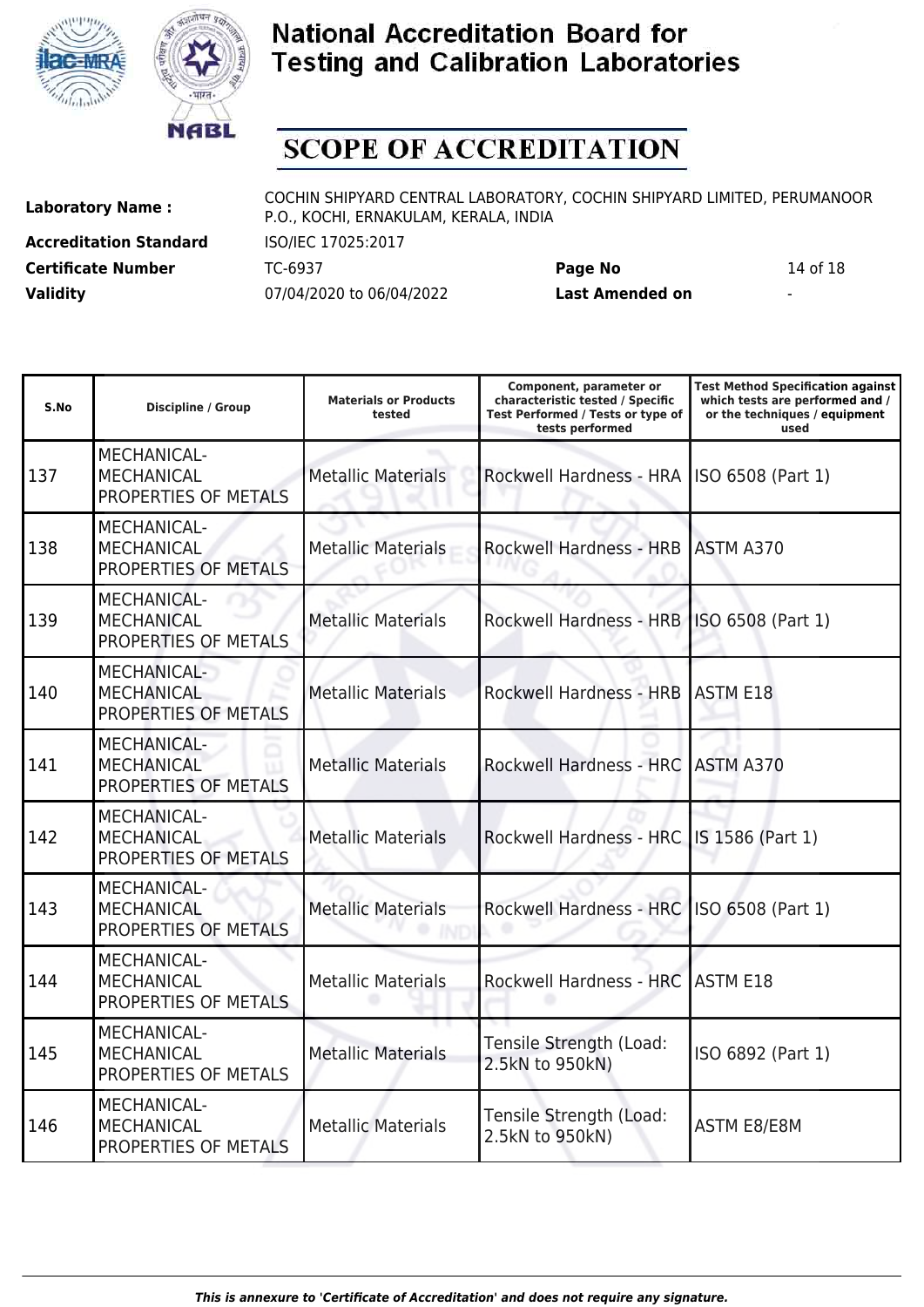



# **SCOPE OF ACCREDITATION**

**Accreditation Standard** ISO/IEC 17025:2017 **Validity** 07/04/2020 to 06/04/2022 **Last Amended on** -

**Laboratory Name :** COCHIN SHIPYARD CENTRAL LABORATORY, COCHIN SHIPYARD LIMITED, PERUMANOOR P.O., KOCHI, ERNAKULAM, KERALA, INDIA

**Certificate Number** TC-6937 **Page No** 15 of 18

| S.No | <b>Discipline / Group</b>                                       | <b>Materials or Products</b><br>tested | Component, parameter or<br>characteristic tested / Specific<br>Test Performed / Tests or type of<br>tests performed | <b>Test Method Specification against</b><br>which tests are performed and /<br>or the techniques / equipment<br>used |
|------|-----------------------------------------------------------------|----------------------------------------|---------------------------------------------------------------------------------------------------------------------|----------------------------------------------------------------------------------------------------------------------|
| 147  | MECHANICAL-<br><b>MECHANICAL</b><br>PROPERTIES OF METALS        | <b>Metallic Materials</b>              | Tensile Strength (Load:<br>2.5kN to 950kN)                                                                          | ASTM A370                                                                                                            |
| 148  | MECHANICAL-<br><b>MECHANICAL</b><br>PROPERTIES OF METALS        | <b>Metallic Materials</b>              | Tensile Strength (Load:<br>2.5kN to 950kN)                                                                          | IS 1608 (Part 1)                                                                                                     |
| 149  | MECHANICAL-<br><b>MECHANICAL</b><br>PROPERTIES OF METALS        | <b>Metallic Materials</b>              | <b>Vickers Hardness - HV1</b>                                                                                       | Withdrawn ISO 6507<br>(Part 1)                                                                                       |
| 150  | MECHANICAL-<br><b>MECHANICAL</b><br>PROPERTIES OF METALS        | <b>Metallic Materials</b>              | <b>Vickers Hardness - HV1</b>                                                                                       | IS 1501 (Part 1)                                                                                                     |
| 151  | <b>MECHANICAL-</b><br><b>MECHANICAL</b><br>PROPERTIES OF METALS | <b>Metallic Materials</b>              | <b>Vickers Hardness - HV10</b>                                                                                      | IS 1501 (Part 1)                                                                                                     |
| 152  | <b>MECHANICAL-</b><br><b>MECHANICAL</b><br>PROPERTIES OF METALS | <b>Metallic Materials</b>              | Vickers Hardness - HV10                                                                                             | Withdrawn ISO 6507<br>(Part 1)                                                                                       |
| 153  | <b>MECHANICAL-</b><br><b>MECHANICAL</b><br>PROPERTIES OF METALS | <b>Metallic Materials</b>              | <b>Vickers Hardness - HV20</b>                                                                                      | Withdrawn ISO 6507<br>(Part 1)                                                                                       |
| 154  | <b>MECHANICAL-</b><br><b>MECHANICAL</b><br>PROPERTIES OF METALS | <b>Metallic Materials</b>              | <b>Vickers Hardness - HV20</b>                                                                                      | IS 1501 (Part 1)                                                                                                     |
| 155  | MECHANICAL-<br><b>MECHANICAL</b><br>PROPERTIES OF METALS        | <b>Metallic Materials</b>              | <b>Vickers Hardness - HV5</b>                                                                                       | Withdrawn ISO 6507<br>(Part 1)                                                                                       |
| 156  | <b>MECHANICAL-</b><br><b>MECHANICAL</b><br>PROPERTIES OF METALS | <b>Metallic Materials</b>              | <b>Vickers Hardness - HV5</b>                                                                                       | IS 1501 (Part 1)                                                                                                     |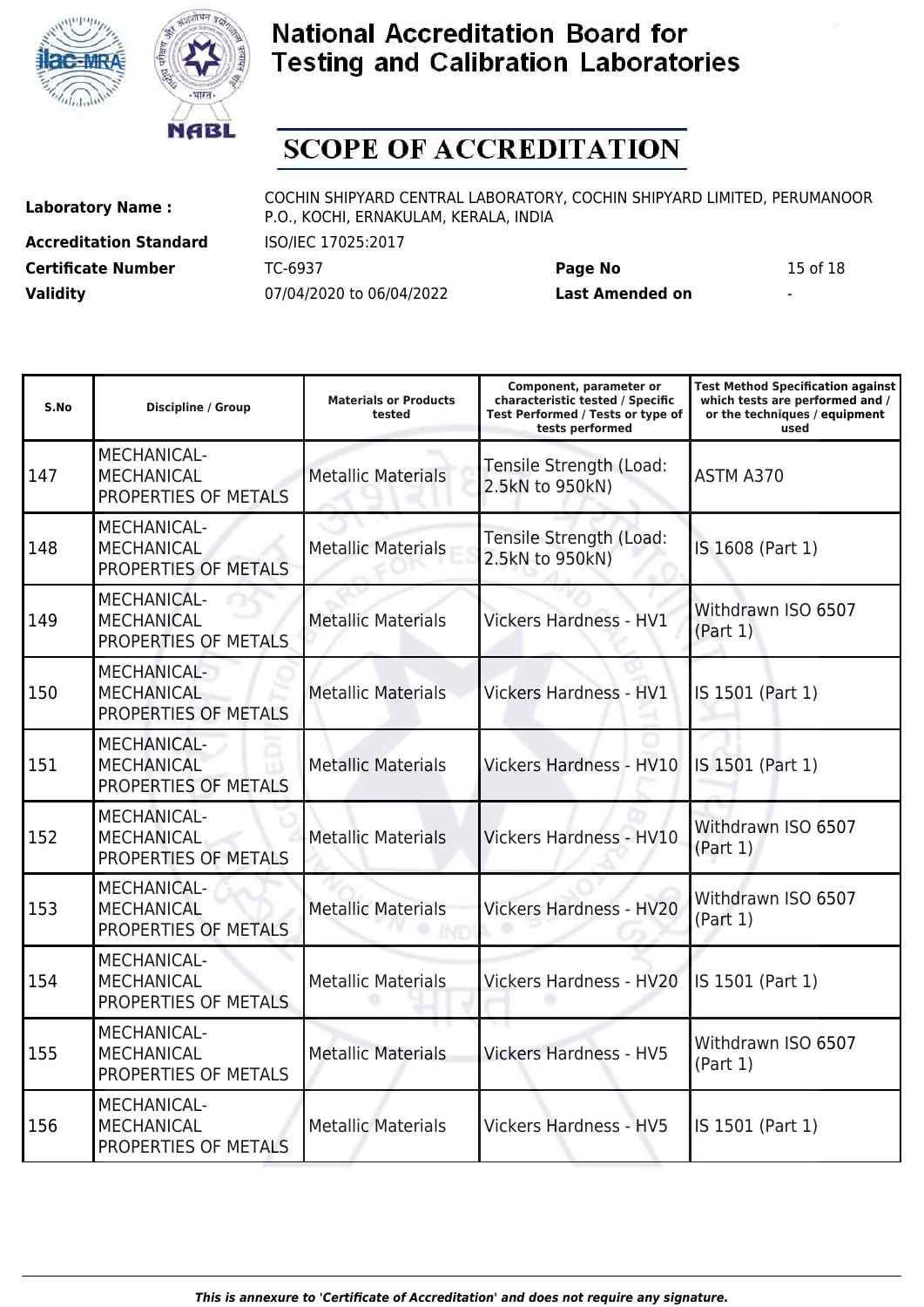



# **SCOPE OF ACCREDITATION**

**Accreditation Standard** ISO/IEC 17025:2017 **Validity** 07/04/2020 to 06/04/2022 **Last Amended on** -

**Laboratory Name :** COCHIN SHIPYARD CENTRAL LABORATORY, COCHIN SHIPYARD LIMITED, PERUMANOOR P.O., KOCHI, ERNAKULAM, KERALA, INDIA

**Certificate Number** TC-6937 **Page No** 16 of 18

| S.No | <b>Discipline / Group</b>                                       | <b>Materials or Products</b><br>tested | Component, parameter or<br>characteristic tested / Specific<br>Test Performed / Tests or type of<br>tests performed | <b>Test Method Specification against</b><br>which tests are performed and /<br>or the techniques / equipment<br>used |
|------|-----------------------------------------------------------------|----------------------------------------|---------------------------------------------------------------------------------------------------------------------|----------------------------------------------------------------------------------------------------------------------|
| 157  | MECHANICAL-<br><b>MECHANICAL</b><br>PROPERTIES OF METALS        | <b>Metallic Materials</b>              | Vickers Hardness - HV50                                                                                             | IS 1501 (Part 1)                                                                                                     |
| 158  | <b>MECHANICAL-</b><br><b>MECHANICAL</b><br>PROPERTIES OF METALS | <b>Metallic Materials</b>              | <b>Vickers Hardness - HV50</b>                                                                                      | Withdrawn ISO 6507<br>(Part 1)                                                                                       |
| 159  | <b>MECHANICAL-</b><br><b>MECHANICAL</b><br>PROPERTIES OF METALS | <b>Metallic Materials</b>              | Yield Strength (Load:<br>2.5kN to 950kN)                                                                            | IS 1608 (Part 1)                                                                                                     |
| 160  | MECHANICAL-<br><b>MECHANICAL</b><br>PROPERTIES OF METALS        | <b>Metallic Materials</b>              | Yield Strength (Load:<br>2.5kN to 950kN)                                                                            | ISO 6892 (Part 1)                                                                                                    |
| 161  | <b>MECHANICAL-</b><br><b>MECHANICAL</b><br>PROPERTIES OF METALS | <b>Metallic Materials</b>              | Yield Strength (Load:<br>2.5kN to 950kN)                                                                            | ASTM A370                                                                                                            |
| 162  | MECHANICAL-<br><b>MECHANICAL</b><br>PROPERTIES OF METALS        | <b>Metallic Materials</b>              | Yield Strength (Load:<br>2.5kN to 950kN)                                                                            | <b>ASTM E8/E8M</b>                                                                                                   |
| 163  | <b>MECHANICAL-</b><br><b>MECHANICAL</b><br>PROPERTIES OF METALS | <b>Metallic Materials</b>              | Yield Strength at 0.2 %<br>offset (Load: 2.5kN to<br>950kN)                                                         | ASTM A370                                                                                                            |
| 164  | MECHANICAL-<br><b>MECHANICAL</b><br>PROPERTIES OF METALS        | <b>Metallic Materials</b>              | Yield Strength at 0.2 %<br>offset (Load: 2.5kN to<br>950kN)                                                         | ISO 6892 (Part 1)                                                                                                    |
| 165  | MECHANICAL-<br><b>MECHANICAL</b><br>PROPERTIES OF METALS        | <b>Metallic Materials</b>              | Yield Strength at 0.2 %<br>offset (Load: 2.5kN to<br>950kN)                                                         | <b>ASTM E8/E8M</b>                                                                                                   |
| 166  | MECHANICAL-<br><b>MECHANICAL</b><br>PROPERTIES OF METALS        | <b>Metallic Materials</b>              | Yield Strength at 0.2 %<br>offset (Load: 2.5kN to<br>950kN)                                                         | IS 1608 (Part 1)                                                                                                     |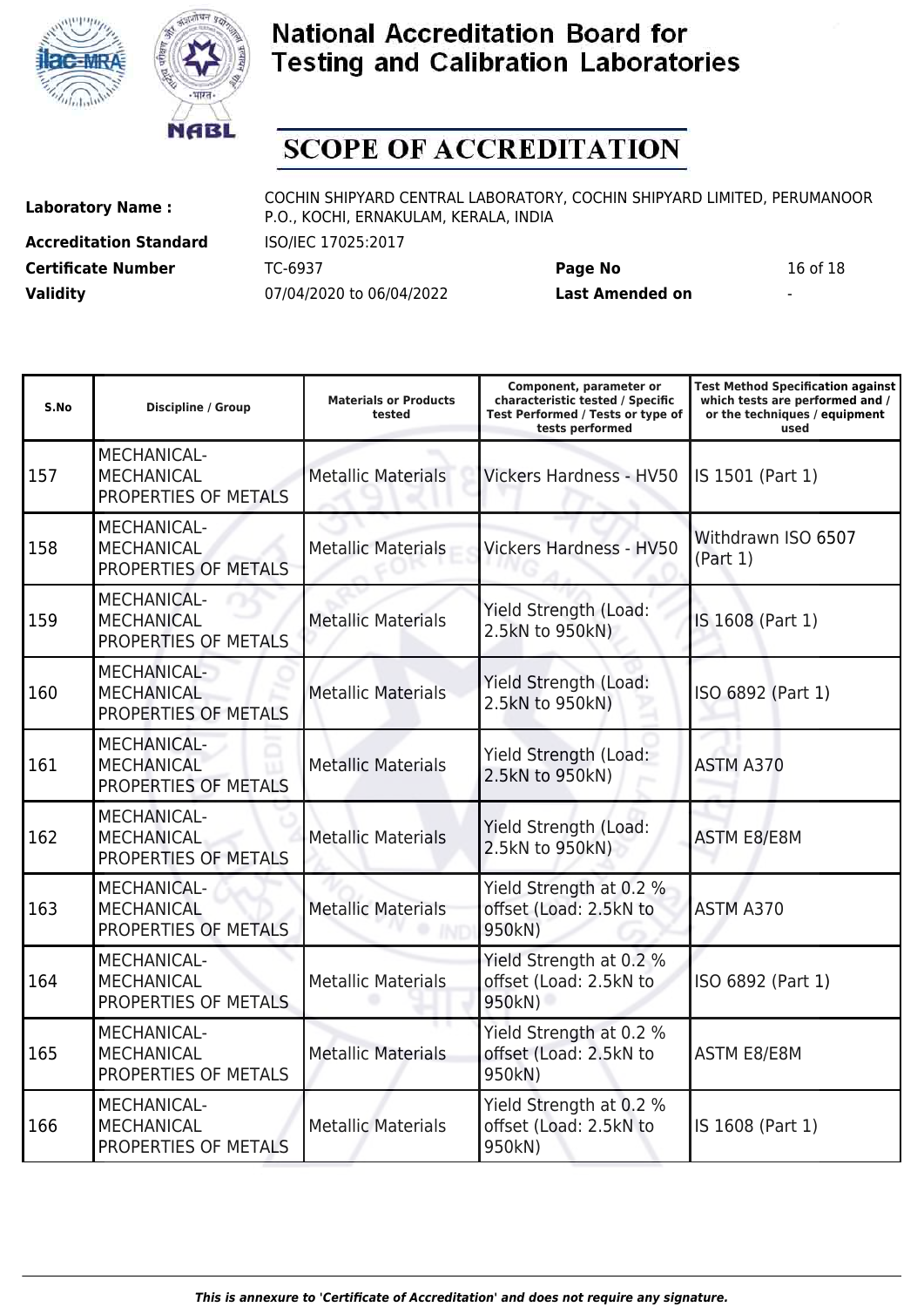



# **SCOPE OF ACCREDITATION**

**Accreditation Standard** ISO/IEC 17025:2017 **Validity** 07/04/2020 to 06/04/2022 **Last Amended on** -

**Laboratory Name :** COCHIN SHIPYARD CENTRAL LABORATORY, COCHIN SHIPYARD LIMITED, PERUMANOOR P.O., KOCHI, ERNAKULAM, KERALA, INDIA

**Certificate Number** TC-6937 **Page No** 17 of 18

| S.No | <b>Discipline / Group</b>                                       | <b>Materials or Products</b><br>tested | Component, parameter or<br>characteristic tested / Specific<br>Test Performed / Tests or type of<br>tests performed | <b>Test Method Specification against</b><br>which tests are performed and /<br>or the techniques / equipment<br>used |
|------|-----------------------------------------------------------------|----------------------------------------|---------------------------------------------------------------------------------------------------------------------|----------------------------------------------------------------------------------------------------------------------|
| 167  | MECHANICAL-<br><b>MECHANICAL</b><br>PROPERTIES OF METALS        | <b>Metallic Materials</b>              | Rockwell Hardness - HRB                                                                                             | IS 1586 (Part 1)                                                                                                     |
| 168  | MECHANICAL-<br><b>MECHANICAL</b><br>PROPERTIES OF METALS        | <b>Metallic Tubes</b>                  | <b>Flaring/Drift Expansion</b>                                                                                      | <b>IS 2335</b>                                                                                                       |
| 169  | MECHANICAL-<br><b>MECHANICAL</b><br>PROPERTIES OF METALS        | <b>Metallic Tubes</b>                  | Flaring/Drift Expansion                                                                                             | ASTM A370                                                                                                            |
| 170  | MECHANICAL-<br><b>MECHANICAL</b><br>PROPERTIES OF METALS        | <b>Metallic Tubes</b>                  | Flattening                                                                                                          | ASTM A370                                                                                                            |
| 171  | <b>MECHANICAL-</b><br><b>MECHANICAL</b><br>PROPERTIES OF METALS | <b>Metallic Tubes</b>                  | Flattening                                                                                                          | <b>IS 2328</b>                                                                                                       |
| 172  | MECHANICAL-<br><b>MECHANICAL</b><br>PROPERTIES OF METALS        | <b>Metallic Tubes</b>                  | Flattening                                                                                                          | <b>ISO 8492</b>                                                                                                      |
| 173  | <b>MECHANICAL-</b><br><b>MECHANICAL</b><br>PROPERTIES OF METALS | <b>Metallic Tubes</b>                  | Mass Per Meter                                                                                                      | IS 1786                                                                                                              |
| 174  | MECHANICAL-<br>METALLOGRAPHY TEST                               | Ferrous & Non<br>Ferrous               | <b>Fillet Weld Fracture</b>                                                                                         | <b>AWS D1.1</b>                                                                                                      |
| 175  | MECHANICAL-<br>METALLOGRAPHY TEST                               | Ferrous & Non<br>Ferrous               | <b>Macro Examination</b>                                                                                            | ASTM E340                                                                                                            |
| 176  | <b>MECHANICAL-</b><br>METALLOGRAPHY TEST                        | Ferrous & Non<br>Ferrous               | <b>Macro Examination</b>                                                                                            | ASME (Sec IX)                                                                                                        |
| 177  | <b>MECHANICAL-</b><br>METALLOGRAPHY TEST                        | Ferrous & Non<br>Ferrous               | <b>Macro Examination</b>                                                                                            | <b>IBR REG 1950 ED</b>                                                                                               |